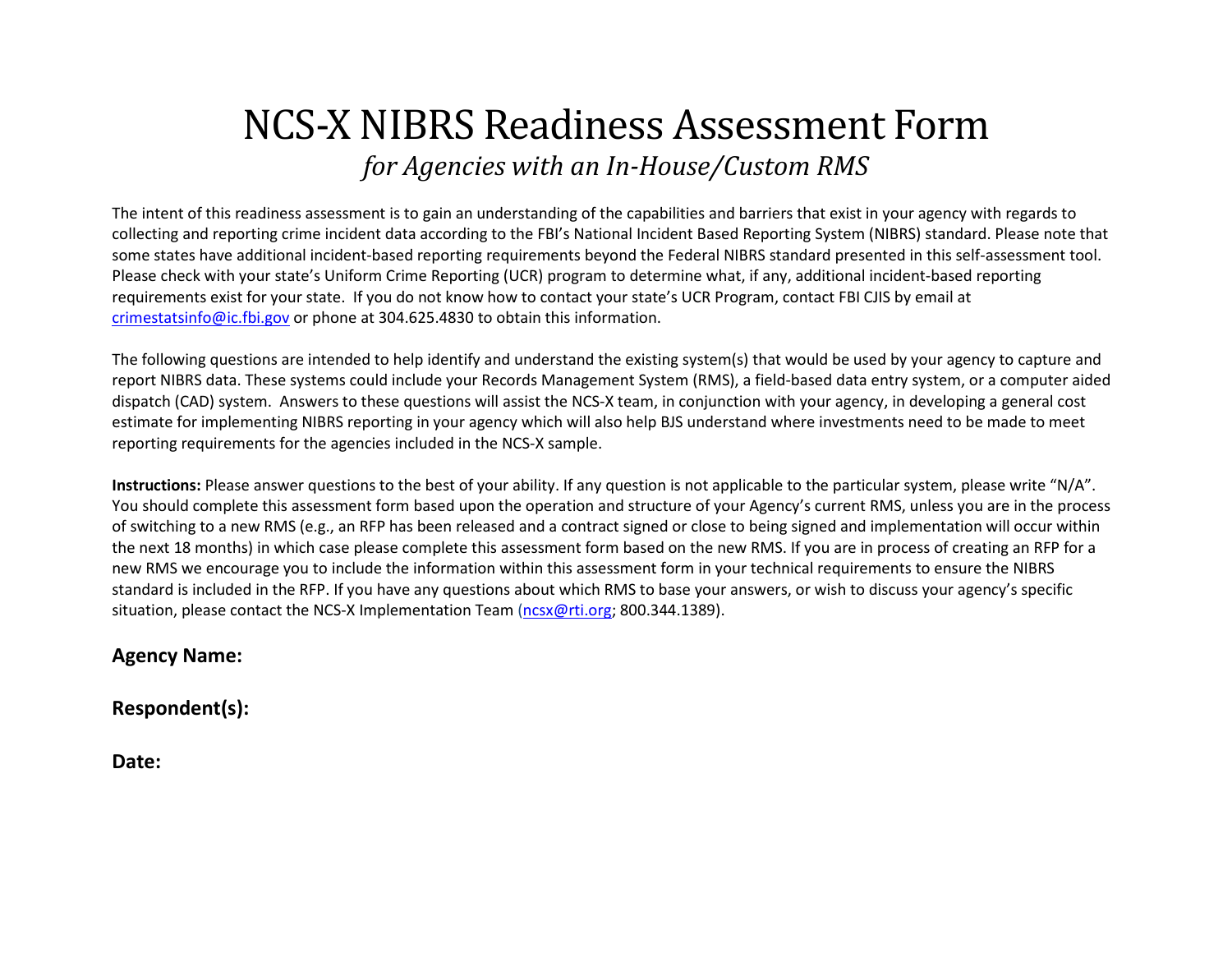#### **Overview**

This section asks about your agency, the name of the system being assessed, and the primary functions and users of the system.

- 1. How large is your agency?
	- a. # of sworn personnel
	- b. # of civilian personnel
- 2. What is the name of the existing Records Management System (RMS) (henceforth 'the system')?
- 3. What are the primary functions of the system (e.g., manage and organize your crime incident data; but do you also have field-based reporting, office-based data entry, crime mapping, data analytics, etc.)?
- 4. Who are the system users (e.g., officers, supervisory personnel, investigators, records staff, crime analysts, etc.)?
- 5. Is this system used by any other agencies for their crime incident reporting (i.e., a shared system)? If so, which agency owns the system?
- 6. Describe how reports are currently reviewed to produce summary UCR submissions. Examples include, but are not limited to:
	- a. Records staff reviews each report individually to compile summary UCR statistics.
	- b. Supervisors approve reports with minimal additional review from records staff.
	- c. RMS system produces summary UCR statistics with minimal staff intervention.
- 7. Please indicate your RMS' ability to collect the following information

| <b>NIBRS Standard Requirement</b>              | Does Your Agency Currently Do This, or Is It Able To Do |
|------------------------------------------------|---------------------------------------------------------|
|                                                | This?                                                   |
| Able to collect information about all offenses |                                                         |
| in an incident                                 |                                                         |
| Detailed offense code assigned to each         |                                                         |
| offense in an incident                         |                                                         |
| Demographic information stored for each        |                                                         |
| victim in an incident                          |                                                         |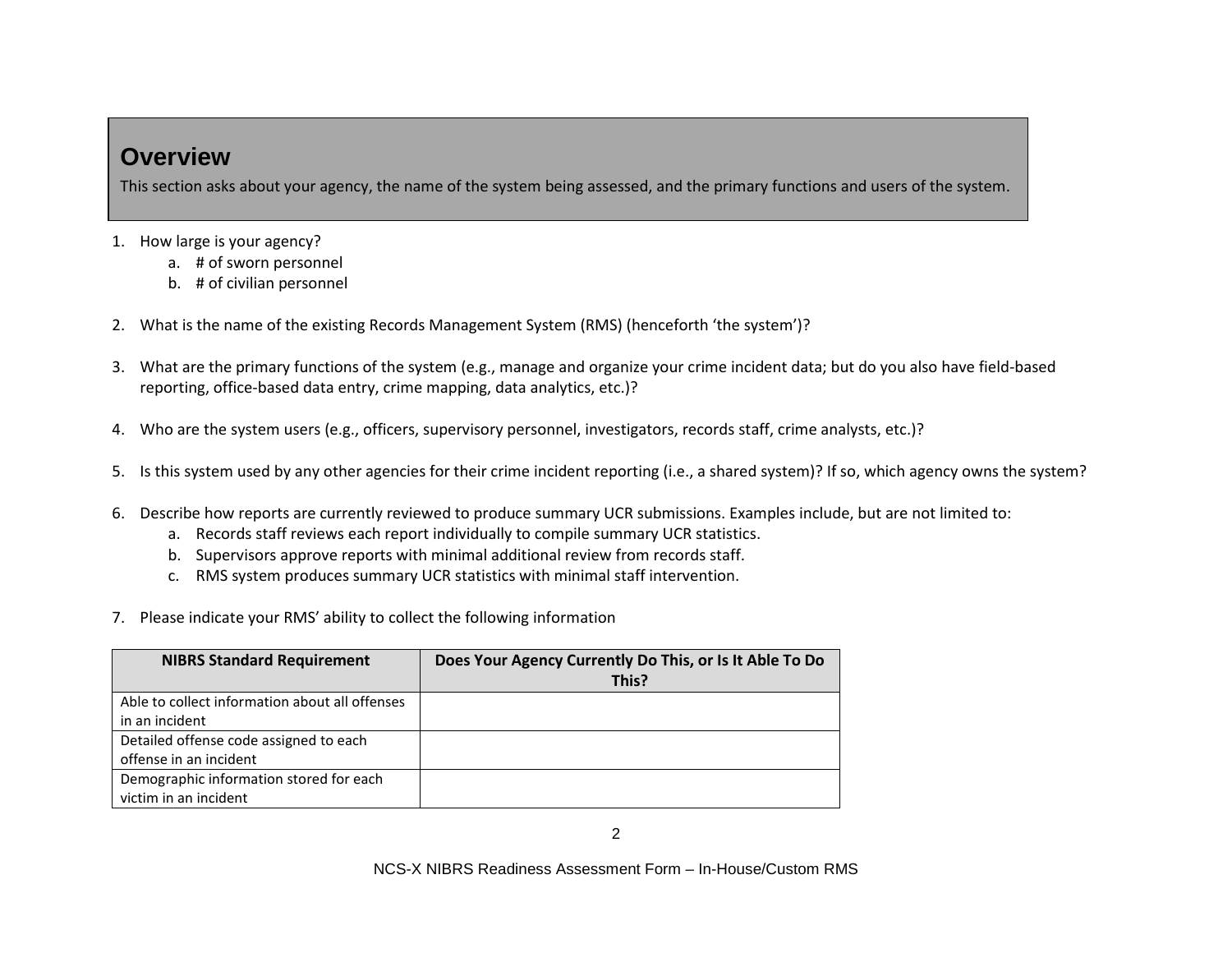| Victim injury stored for each victim in an      |  |
|-------------------------------------------------|--|
| incident                                        |  |
| Demographic information stored for each         |  |
| known offender in an incident                   |  |
| Relationship between each victim and            |  |
| offender stored for all offenses in an incident |  |
| Track multiple clearances                       |  |
| Track whether an incident was exceptionally     |  |
| cleared                                         |  |
| Record and store exceptional clearance date     |  |
|                                                 |  |

8. Please review the NIBRS data elements in the table below to determine if and how the system collects and stores each NIBRS element. If you have any questions about any of these data elements, please refer to the NIBRS user manual available a[t http://www.fbi.gov/about](http://www.fbi.gov/about-us/cjis/ucr/nibrs/nibrs-user-manual)[us/cjis/ucr/nibrs/nibrs-user-manual](http://www.fbi.gov/about-us/cjis/ucr/nibrs/nibrs-user-manual) which describes each data element in detail.

| Data<br><b>Element</b><br># | <b>Description</b>           | <b>NIBRS Code Values</b>                                                                                                                                                                                                                                                                                    | Are data<br>currently<br>collected? (Y/N)<br>Or can the<br>element be<br>derived from<br>what you<br>currently collect?<br>(Yes-Derived) | <b>Data Element</b><br><b>Notes</b> | <b>Agency Comments</b> |
|-----------------------------|------------------------------|-------------------------------------------------------------------------------------------------------------------------------------------------------------------------------------------------------------------------------------------------------------------------------------------------------------|------------------------------------------------------------------------------------------------------------------------------------------|-------------------------------------|------------------------|
| 1                           | ORI                          | 0-9, A-Z                                                                                                                                                                                                                                                                                                    |                                                                                                                                          |                                     |                        |
| $\overline{2}$              | <b>Incident Number</b>       | $0-9, A-Z$                                                                                                                                                                                                                                                                                                  |                                                                                                                                          |                                     |                        |
| 2A                          | Cargo Theft                  | Y/N                                                                                                                                                                                                                                                                                                         |                                                                                                                                          |                                     |                        |
| 3                           | Incident Date                | <b>YYYYMMDD</b>                                                                                                                                                                                                                                                                                             |                                                                                                                                          |                                     |                        |
| 4                           | <b>Cleared Exceptionally</b> | A = Death of Offender.<br>B = Prosecution Declined (by the<br>prosecutor for other than lack of<br>probable cause).<br>C = In Custody of Other Jurisdiction.<br>D = Victim Refused to Cooperate (in the<br>prosecution).<br>$E =$ Juvenile/No Custody (the handling<br>of a juvenile without taking him/her |                                                                                                                                          |                                     |                        |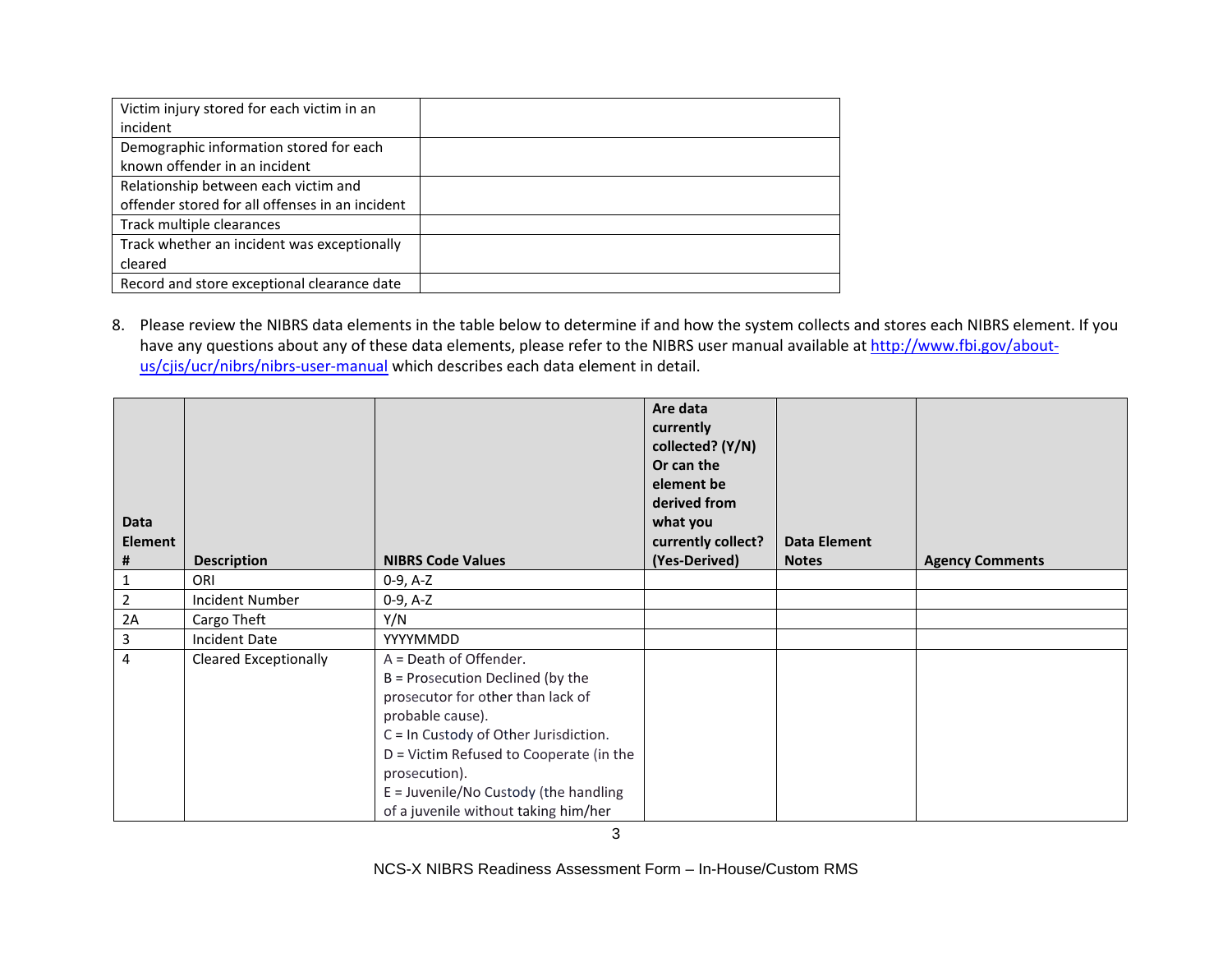|                |                                   |                                                   | Are data<br>currently<br>collected? (Y/N)<br>Or can the<br>element be<br>derived from |                                      |                        |
|----------------|-----------------------------------|---------------------------------------------------|---------------------------------------------------------------------------------------|--------------------------------------|------------------------|
| <b>Data</b>    |                                   |                                                   | what you                                                                              |                                      |                        |
| <b>Element</b> |                                   |                                                   | currently collect?                                                                    | <b>Data Element</b>                  |                        |
| #              | <b>Description</b>                | <b>NIBRS Code Values</b>                          | (Yes-Derived)                                                                         | <b>Notes</b>                         | <b>Agency Comments</b> |
|                |                                   | into custody, but rather by oral or               |                                                                                       |                                      |                        |
|                |                                   | written notice given to the parents or            |                                                                                       |                                      |                        |
|                |                                   | legal guardian in a case involving a              |                                                                                       |                                      |                        |
|                |                                   | minor offense, such as petty larceny).            |                                                                                       |                                      |                        |
|                |                                   | N = Not Applicable (not cleared<br>exceptionally) |                                                                                       |                                      |                        |
| 5              | <b>Exceptional Clearance Date</b> | YYYYMMDD                                          |                                                                                       |                                      |                        |
| 6              | <b>UCR Offense Code</b>           | 3-Character Alphanumeric                          |                                                                                       |                                      |                        |
| $\overline{7}$ | Offense                           | $A =$ Attempted                                   |                                                                                       |                                      |                        |
|                | Attempted/Completed               | $C =$ Completed                                   |                                                                                       |                                      |                        |
| 8              | Offender Suspected of             | $A = Alcohol$                                     |                                                                                       |                                      |                        |
|                | Using                             | C = Computer Equipment                            |                                                                                       |                                      |                        |
|                |                                   | D = Drugs/Narcotics                               |                                                                                       |                                      |                        |
|                |                                   | $N = Not Applicable$                              |                                                                                       |                                      |                        |
| <b>8A</b>      | <b>Bias Motivation</b>            | 2 character numeric                               |                                                                                       |                                      |                        |
| 9              | Location Type                     | 2 character numeric                               |                                                                                       | The list of location                 |                        |
|                |                                   |                                                   |                                                                                       | types is available at                |                        |
|                |                                   |                                                   |                                                                                       | the link at the top                  |                        |
|                |                                   |                                                   |                                                                                       | of this table. Many                  |                        |
|                |                                   |                                                   |                                                                                       | states capture                       |                        |
|                |                                   |                                                   |                                                                                       | additional location                  |                        |
|                |                                   |                                                   |                                                                                       | codes. If your state                 |                        |
|                |                                   |                                                   |                                                                                       | collects a super-set                 |                        |
|                |                                   |                                                   |                                                                                       | of the NIBRS                         |                        |
|                |                                   |                                                   |                                                                                       | values, please<br>indicate "derived" |                        |
|                |                                   |                                                   |                                                                                       | in the previous                      |                        |
|                |                                   |                                                   |                                                                                       | column.                              |                        |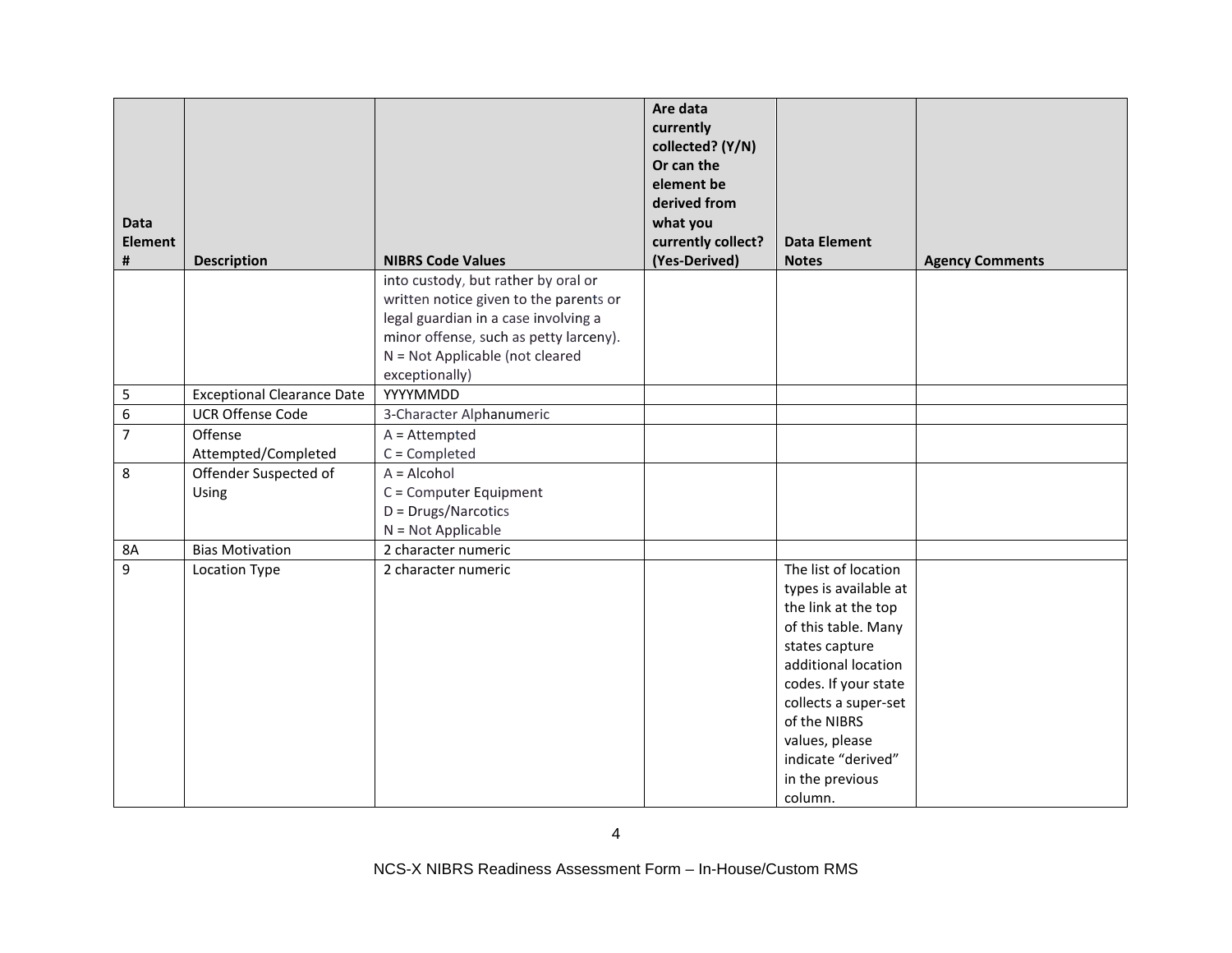| <b>Data</b><br><b>Element</b><br># | <b>Description</b>                                | <b>NIBRS Code Values</b>                | Are data<br>currently<br>collected? (Y/N)<br>Or can the<br>element be<br>derived from<br>what you<br>currently collect?<br>(Yes-Derived) | <b>Data Element</b><br><b>Notes</b> | <b>Agency Comments</b> |
|------------------------------------|---------------------------------------------------|-----------------------------------------|------------------------------------------------------------------------------------------------------------------------------------------|-------------------------------------|------------------------|
| 10                                 | <b>Number of Premises</b>                         | Mandatory when Data Element 6 (UCR      |                                                                                                                                          | This is a                           |                        |
|                                    | Entered                                           | Offense Code) is 220 =                  |                                                                                                                                          | conditionally                       |                        |
|                                    |                                                   | Burglary/Breaking & Entering and Data   |                                                                                                                                          | required data                       |                        |
|                                    |                                                   | Element 9 (Location Type) is $14 =$     |                                                                                                                                          | element that is                     |                        |
|                                    |                                                   | Hotel/Motel/Etc. or 19 = Rental Storage |                                                                                                                                          | rarely collected                    |                        |
|                                    |                                                   | Facility.                               |                                                                                                                                          | unless an agency                    |                        |
|                                    |                                                   |                                         |                                                                                                                                          | has converted to                    |                        |
|                                    |                                                   |                                         |                                                                                                                                          | NIBRS reporting.                    |                        |
| 11                                 | Method of Entry                                   | $F = Force$                             |                                                                                                                                          |                                     |                        |
|                                    |                                                   | $N = No$ Force                          |                                                                                                                                          |                                     |                        |
| 12                                 | <b>Type Criminal</b><br>Activity/Gang Information | $B = Buying/Receiving$<br>$C =$         |                                                                                                                                          | This is a<br>conditionally          |                        |
|                                    |                                                   | Cultivating/Manufacturing/Publishing    |                                                                                                                                          | required data                       |                        |
|                                    |                                                   | (i.e., production of any type)          |                                                                                                                                          | element that is                     |                        |
|                                    |                                                   | D = Distributing/Selling                |                                                                                                                                          | rarely collected                    |                        |
|                                    |                                                   | $E =$ Exploiting Children               |                                                                                                                                          | unless an agency                    |                        |
|                                    |                                                   | 0 = Operating/Promoting/Assisting       |                                                                                                                                          | has converted to                    |                        |
|                                    |                                                   | P = Possessing/Concealing               |                                                                                                                                          | NIBRS reporting.                    |                        |
|                                    |                                                   | T = Transporting/Transmitting/Hauling   |                                                                                                                                          |                                     |                        |
|                                    |                                                   | $U = Using/Consuming$                   |                                                                                                                                          |                                     |                        |
|                                    |                                                   | Gang Information                        |                                                                                                                                          |                                     |                        |
|                                    |                                                   | J = Juvenile Gang                       |                                                                                                                                          |                                     |                        |
|                                    |                                                   | G = Other Gang                          |                                                                                                                                          |                                     |                        |
|                                    |                                                   | $N = None/Unknown$                      |                                                                                                                                          |                                     |                        |
| 13                                 | Type Weapon/Force<br>Involved                     | $11 =$ Firearm                          |                                                                                                                                          |                                     |                        |
|                                    |                                                   | $12 =$ Handgun<br>$13 =$ Rifle          |                                                                                                                                          |                                     |                        |
|                                    |                                                   | $14 =$ Shotgun                          |                                                                                                                                          |                                     |                        |
|                                    |                                                   | 15 = Other Firearm                      |                                                                                                                                          |                                     |                        |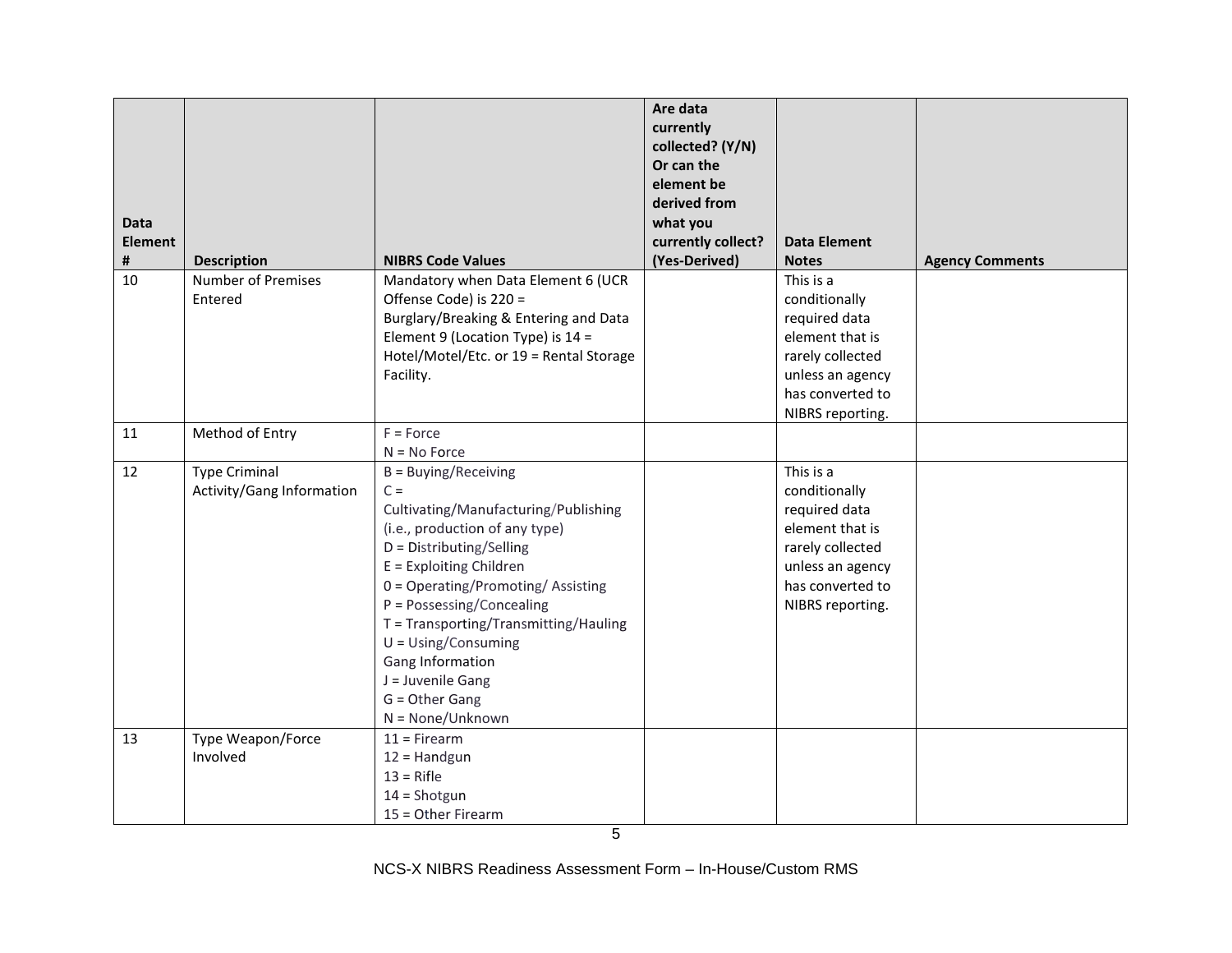|                |                             |                                       | Are data           |                     |                        |
|----------------|-----------------------------|---------------------------------------|--------------------|---------------------|------------------------|
|                |                             |                                       | currently          |                     |                        |
|                |                             |                                       | collected? (Y/N)   |                     |                        |
|                |                             |                                       | Or can the         |                     |                        |
|                |                             |                                       | element be         |                     |                        |
|                |                             |                                       | derived from       |                     |                        |
| <b>Data</b>    |                             |                                       | what you           |                     |                        |
| <b>Element</b> |                             |                                       | currently collect? | <b>Data Element</b> |                        |
| #              | <b>Description</b>          | <b>NIBRS Code Values</b>              | (Yes-Derived)      | <b>Notes</b>        | <b>Agency Comments</b> |
|                |                             | 20 = Knife/Cutting instrument         |                    |                     |                        |
|                |                             | 30 = Blunt Object                     |                    |                     |                        |
|                |                             | 35 = Motor Vehicle                    |                    |                     |                        |
|                |                             | 40 = Personal Weapons                 |                    |                     |                        |
|                |                             | $50 = Poisson$                        |                    |                     |                        |
|                |                             | $60$ = Explosives                     |                    |                     |                        |
|                |                             | 65 = Fire/Incendiary Device           |                    |                     |                        |
|                |                             | 70 = Drugs/Narcotics/Sleeping Pills   |                    |                     |                        |
|                |                             | 85 = Asphyxiation                     |                    |                     |                        |
|                |                             | $90 = Other$                          |                    |                     |                        |
|                |                             | 95 = Unknown                          |                    |                     |                        |
|                |                             | $99 = None$                           |                    |                     |                        |
| 14             | Type Property Loss/Etc.     | $1 = None$                            |                    |                     |                        |
|                |                             | 2 = Burned (includes damage caused in |                    |                     |                        |
|                |                             | fighting the fire)                    |                    |                     |                        |
|                |                             | 3 = Counterfeited/Forged              |                    |                     |                        |
|                |                             | 4 = Destroyed/Damaged/Vandalized      |                    |                     |                        |
|                |                             | 5 = Recovered (to impound property    |                    |                     |                        |
|                |                             | that was previously stolen)           |                    |                     |                        |
|                |                             | 6 = Seized (to impound property that  |                    |                     |                        |
|                |                             | was not previously stolen)            |                    |                     |                        |
|                |                             | 7 = Stolen/Etc. (includes bribed,     |                    |                     |                        |
|                |                             | defrauded, embezzled, extorted,       |                    |                     |                        |
|                |                             | ransomed, robbed, etc.)               |                    |                     |                        |
|                |                             | 8 = Unknown                           |                    |                     |                        |
| 15             | <b>Property Description</b> | 2-Character Numeric                   |                    |                     |                        |
| 16             | Value of Property           | \$0-\$999,999,999                     |                    |                     |                        |
| 17             | Date Recovered              | YYYYMMDD                              |                    |                     |                        |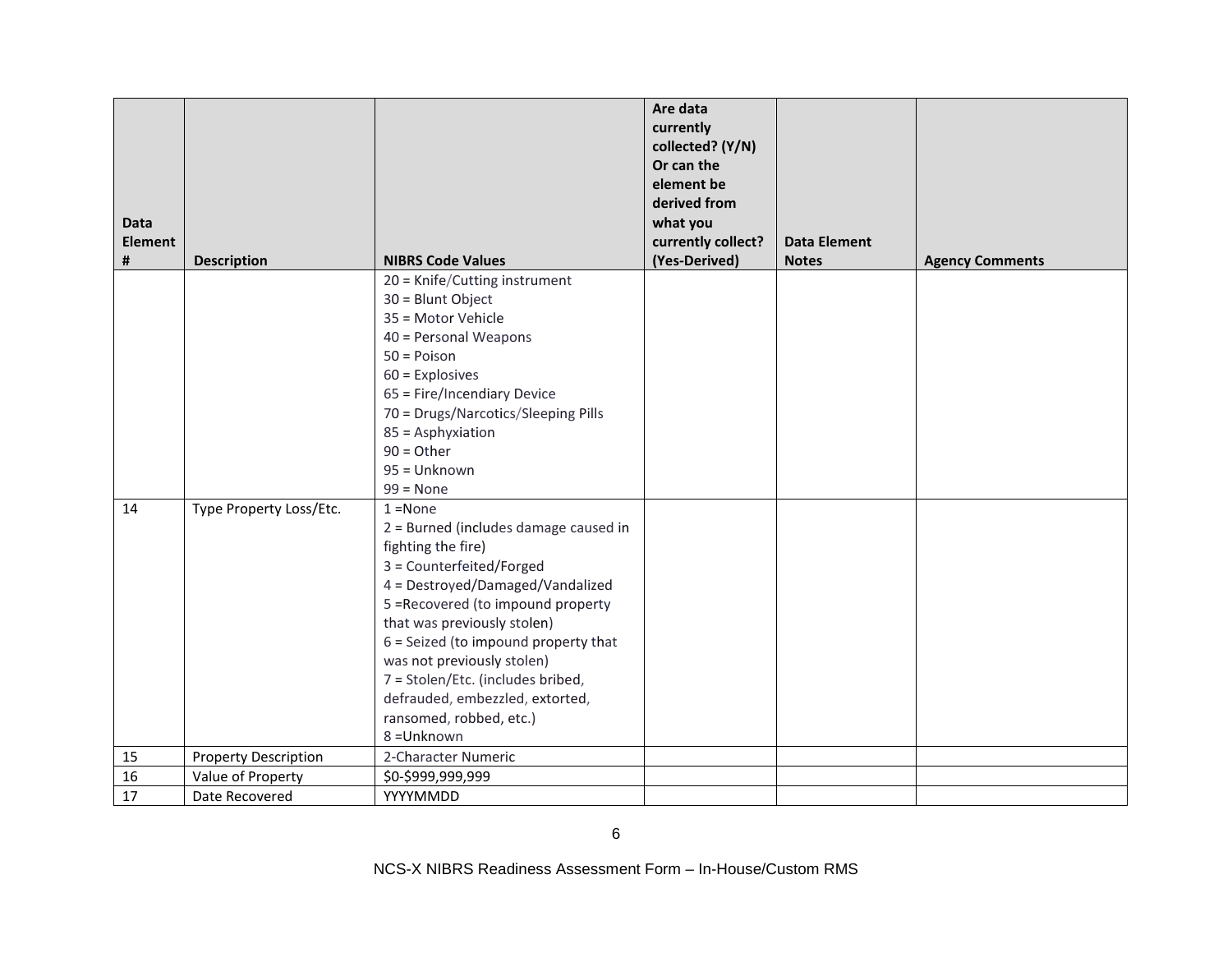| Data<br><b>Element</b><br># | <b>Description</b>                    | <b>NIBRS Code Values</b>                                                                                                                                                                                                                                                                                                                                                                                               | Are data<br>currently<br>collected? (Y/N)<br>Or can the<br>element be<br>derived from<br>what you<br>currently collect?<br>(Yes-Derived) | <b>Data Element</b><br><b>Notes</b>                                                                                                                                                       | <b>Agency Comments</b> |
|-----------------------------|---------------------------------------|------------------------------------------------------------------------------------------------------------------------------------------------------------------------------------------------------------------------------------------------------------------------------------------------------------------------------------------------------------------------------------------------------------------------|------------------------------------------------------------------------------------------------------------------------------------------|-------------------------------------------------------------------------------------------------------------------------------------------------------------------------------------------|------------------------|
| 18                          | Number of Stolen Motor<br>Vehicles.   | 2-Character Numeric                                                                                                                                                                                                                                                                                                                                                                                                    |                                                                                                                                          |                                                                                                                                                                                           |                        |
| 19                          | Number of Recovered<br>Motor Vehicles | 2-Character Numeric                                                                                                                                                                                                                                                                                                                                                                                                    |                                                                                                                                          |                                                                                                                                                                                           |                        |
| 20                          | <b>Suspected Drug Type</b>            | A = Crack Cocaine<br>B = Cocaine (All forms except Crack)<br>$C = Hashish$<br>$D = Heroin$<br>$E =$ Marijuana<br>$F = Morphine$<br>$G = Opium$<br>H = Other Narcotics<br>$I = LSD$<br>$J = PCP$<br>K = Other Hallucinogens<br>$L =$<br>Amphetamines/Methamphetamines<br>M = Other Stimulants<br>$N =$ Barbiturates<br>$0 =$ Other Depressants<br>$P = Other Drugs$<br>U = Unknown Drug Type<br>$X = Over 3 Drug Types$ |                                                                                                                                          | Many states<br>capture additional<br>suspected drug<br>types. If your state<br>collects a super-set<br>of the NIBRS<br>values, please<br>indicate "derived"<br>in the previous<br>column. |                        |
| 21                          | <b>Estimated Drug Quantity</b>        | 12-Character Numeric                                                                                                                                                                                                                                                                                                                                                                                                   |                                                                                                                                          | This is a<br>conditionally<br>required data<br>element that<br>typically captured<br>in the narrative                                                                                     |                        |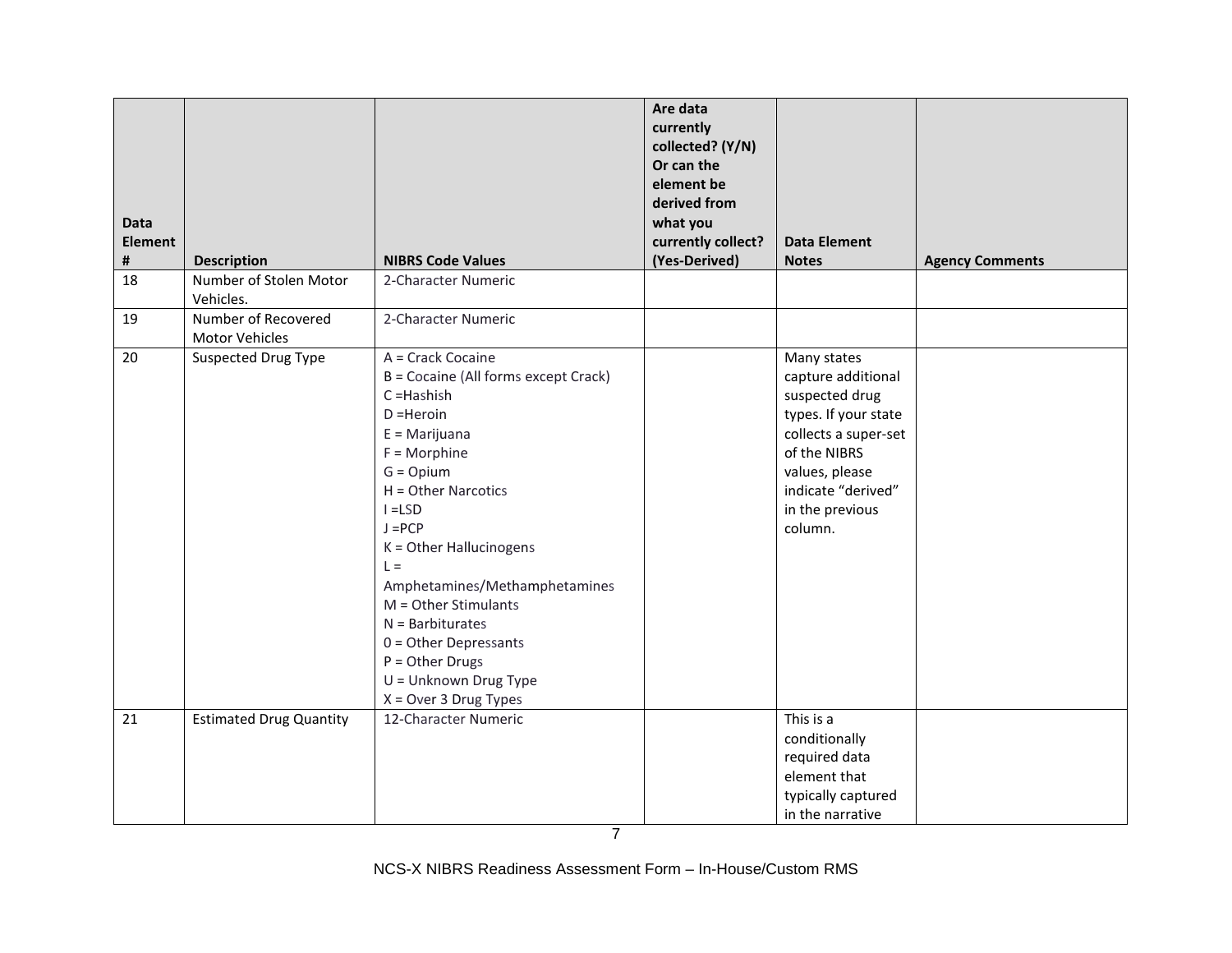|                |                        |                                             | Are data<br>currently<br>collected? (Y/N)<br>Or can the<br>element be<br>derived from |                                         |                        |
|----------------|------------------------|---------------------------------------------|---------------------------------------------------------------------------------------|-----------------------------------------|------------------------|
| <b>Data</b>    |                        |                                             | what you                                                                              |                                         |                        |
| <b>Element</b> |                        |                                             | currently collect?                                                                    | <b>Data Element</b>                     |                        |
| #              | <b>Description</b>     | <b>NIBRS Code Values</b>                    | (Yes-Derived)                                                                         | <b>Notes</b>                            | <b>Agency Comments</b> |
|                |                        |                                             |                                                                                       | unless an agency                        |                        |
|                |                        |                                             |                                                                                       | has converted to<br>NIBRS reporting. If |                        |
|                |                        |                                             |                                                                                       | your system does                        |                        |
|                |                        |                                             |                                                                                       | not have a data                         |                        |
|                |                        |                                             |                                                                                       | element for                             |                        |
|                |                        |                                             |                                                                                       | estimated drug                          |                        |
|                |                        |                                             |                                                                                       | quantity, please                        |                        |
|                |                        |                                             |                                                                                       | indicate "no" in                        |                        |
|                |                        |                                             |                                                                                       | the previous                            |                        |
|                |                        |                                             |                                                                                       | column.                                 |                        |
| 22             | Type Drug Measurement  | DU = Dosage Units/Items<br>FO = Fluid Ounce |                                                                                       | This is a<br>conditionally              |                        |
|                |                        | GL= Gallon                                  |                                                                                       | required data                           |                        |
|                |                        | $GM = Gram$                                 |                                                                                       | element that                            |                        |
|                |                        | $KG = Kilogram$                             |                                                                                       | typically captured                      |                        |
|                |                        | $LB =$ Pound                                |                                                                                       | in the narrative                        |                        |
|                |                        | $LT = Liter$                                |                                                                                       | unless an agency                        |                        |
|                |                        | ML= Milliliter                              |                                                                                       | has converted to                        |                        |
|                |                        | NP = Number of Plants                       |                                                                                       | NIBRS reporting. If                     |                        |
|                |                        | $OZ = O$ unce                               |                                                                                       | your system does                        |                        |
|                |                        | XX= Not Reported                            |                                                                                       | not have a data                         |                        |
|                |                        |                                             |                                                                                       | element for                             |                        |
|                |                        |                                             |                                                                                       | estimated drug<br>quantity, please      |                        |
|                |                        |                                             |                                                                                       | indicate "no" in                        |                        |
|                |                        |                                             |                                                                                       | the previous                            |                        |
|                |                        |                                             |                                                                                       | column.                                 |                        |
| 23             | Victim Sequence Number |                                             |                                                                                       |                                         |                        |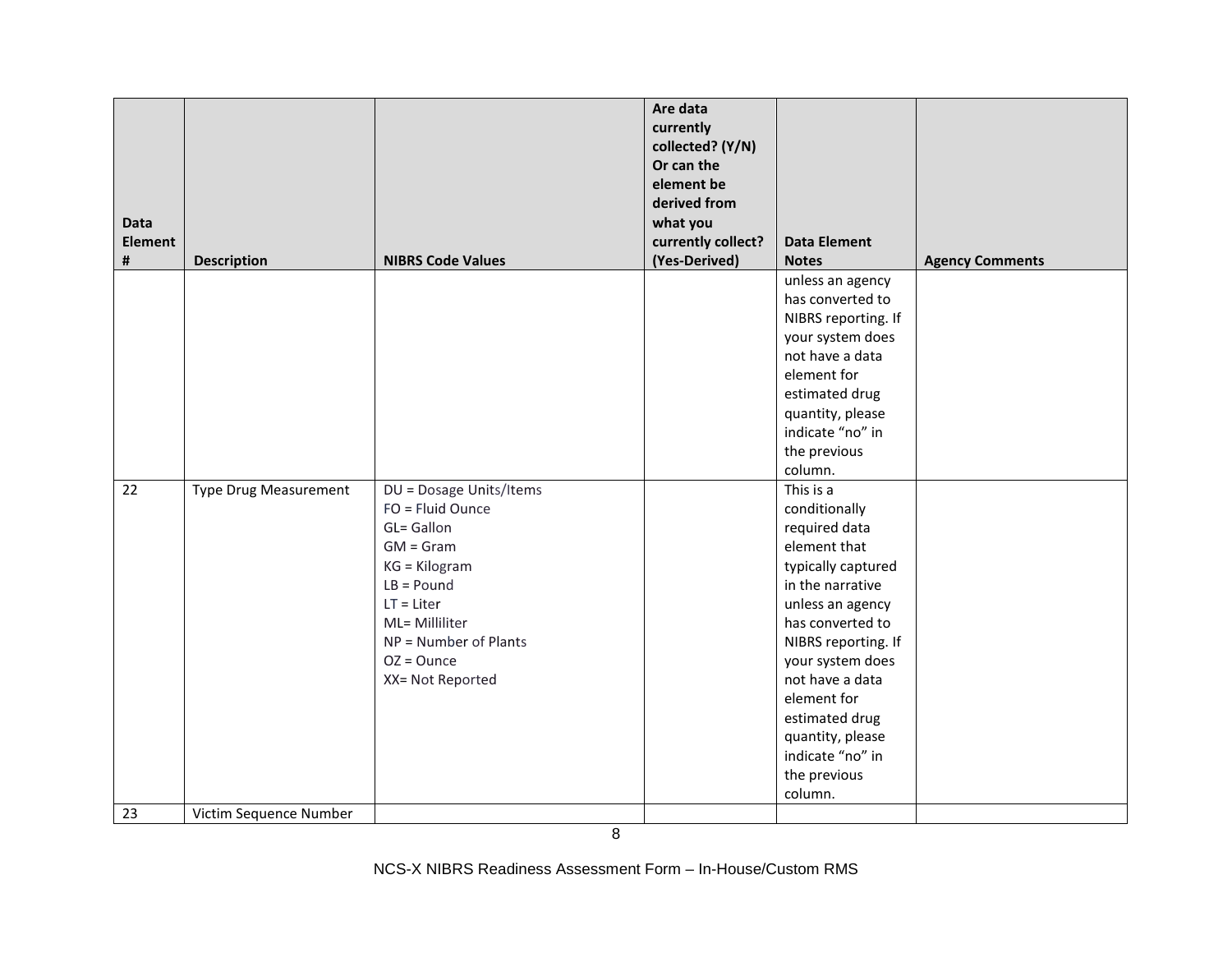|                     |                                                  |                                                                                                                                                                                                                                                                                                                                                                                                                                                                                                                                                              | Are data<br>currently<br>collected? (Y/N)<br>Or can the<br>element be<br>derived from |                                     |                        |
|---------------------|--------------------------------------------------|--------------------------------------------------------------------------------------------------------------------------------------------------------------------------------------------------------------------------------------------------------------------------------------------------------------------------------------------------------------------------------------------------------------------------------------------------------------------------------------------------------------------------------------------------------------|---------------------------------------------------------------------------------------|-------------------------------------|------------------------|
| <b>Data</b>         |                                                  |                                                                                                                                                                                                                                                                                                                                                                                                                                                                                                                                                              | what you                                                                              |                                     |                        |
| <b>Element</b><br># | <b>Description</b>                               | <b>NIBRS Code Values</b>                                                                                                                                                                                                                                                                                                                                                                                                                                                                                                                                     | currently collect?<br>(Yes-Derived)                                                   | <b>Data Element</b><br><b>Notes</b> | <b>Agency Comments</b> |
| 24                  | Victim Connected to UCR<br>Offense Code          | 3-Character Alphanumeric                                                                                                                                                                                                                                                                                                                                                                                                                                                                                                                                     |                                                                                       |                                     |                        |
| 25                  | Type of Victim                                   | $B = Business$<br>F = Financial Institution<br>$G = Government$<br>$I = Individual$<br>L = Law Enforcement Officer<br>$0 = Other$<br>R = Religious Organization<br>S = Society/Public<br>U= Unknown                                                                                                                                                                                                                                                                                                                                                          |                                                                                       |                                     |                        |
| 25A                 | LEOKA - Type of Officer<br>Activity/Circumstance | 01 = Responding to Disturbance Call<br>(Family Quarrels, Person with Firearm,<br>$EtC.$ )<br>02 = Burglaries in Progress or Pursuing<br><b>Burglary Suspects</b><br>03 = Robberies in Progress or Pursuing<br><b>Robbery Suspects</b><br>04 = Attempting Other Arrests<br>05 = Civil Disorder (Riot, Mass<br>Disobedience)<br>06 = Handling, Transporting, Custody of<br>Prisoners<br>07 = Investigating Suspicious Persons or<br>Circumstances<br>08 = Ambush-No Warning<br>09 = Handling Persons with Mental<br>Illness<br>10 = Traffic Pursuits and Stops |                                                                                       |                                     |                        |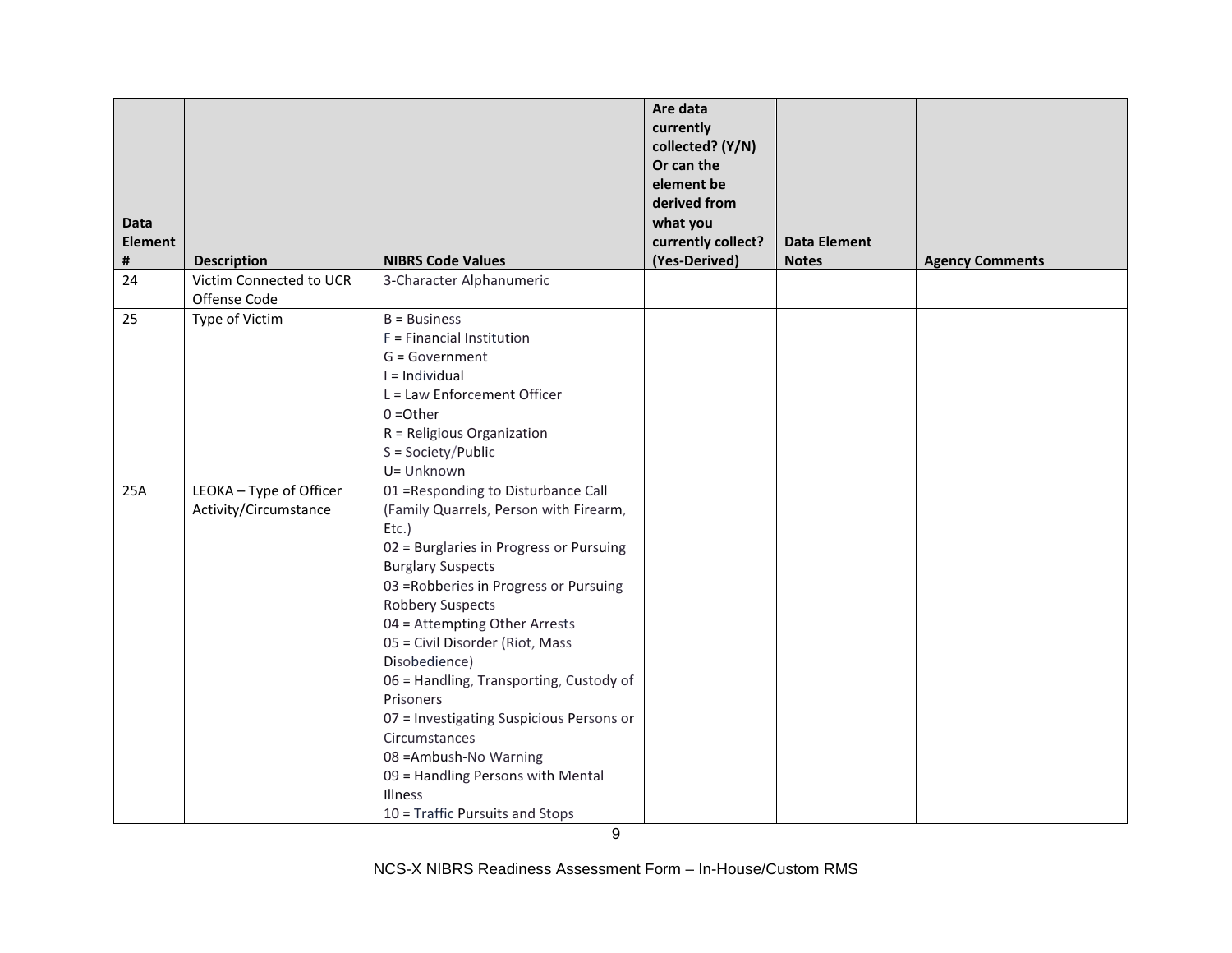| <b>Data</b>    |                                             |                                                                                                                                                                                                                                                                                                                                                                                                                                     | Are data<br>currently<br>collected? (Y/N)<br>Or can the<br>element be<br>derived from<br>what you |                     |                        |
|----------------|---------------------------------------------|-------------------------------------------------------------------------------------------------------------------------------------------------------------------------------------------------------------------------------------------------------------------------------------------------------------------------------------------------------------------------------------------------------------------------------------|---------------------------------------------------------------------------------------------------|---------------------|------------------------|
| <b>Element</b> |                                             |                                                                                                                                                                                                                                                                                                                                                                                                                                     | currently collect?                                                                                | <b>Data Element</b> |                        |
| #              | <b>Description</b>                          | <b>NIBRS Code Values</b>                                                                                                                                                                                                                                                                                                                                                                                                            | (Yes-Derived)                                                                                     | <b>Notes</b>        | <b>Agency Comments</b> |
|                |                                             | $11 = All Other$                                                                                                                                                                                                                                                                                                                                                                                                                    |                                                                                                   |                     |                        |
| 25B            | LEOKA - Officer<br>Assignment Type          | For Uniformed Law Enforcement<br>Officers:<br>F = Two-Officer Vehicle<br>G = One-Officer Vehicle (Alone)<br>H = One-Officer Vehicle (Assisted)<br>For Non-unifo1med Officers:<br>I= Detective or Special Assignment<br>(Alone)<br>J = Detective or Special Assignment<br>(Assisted)<br>For Law Enforcement Officers Serving<br>in Other Capacities (foot patrol, off<br>duty, etc.):<br>$K = Other$ (Alone)<br>L = Other (Assisted) |                                                                                                   |                     |                        |
| 25C            | LEOKA - Officer - ORI<br>Other Jurisdiction | 9-Character Alphanumeric                                                                                                                                                                                                                                                                                                                                                                                                            |                                                                                                   |                     |                        |
| 26             | Age of Victim                               | $\overline{NN}$ = Under 24 Hours<br>$NB = 1 - 6$ Days Old<br>BB = 7-364 Days Old<br>$01 - 98 = Years Old$<br>99 = Over 98 Years Old<br>OO= Unknown                                                                                                                                                                                                                                                                                  |                                                                                                   |                     |                        |
| 27             | Sex of Victim                               | $F =$ Female<br>M=Male<br>U= Unknown                                                                                                                                                                                                                                                                                                                                                                                                |                                                                                                   |                     |                        |
| 28             | Race of Victim                              | $W = White$                                                                                                                                                                                                                                                                                                                                                                                                                         |                                                                                                   |                     |                        |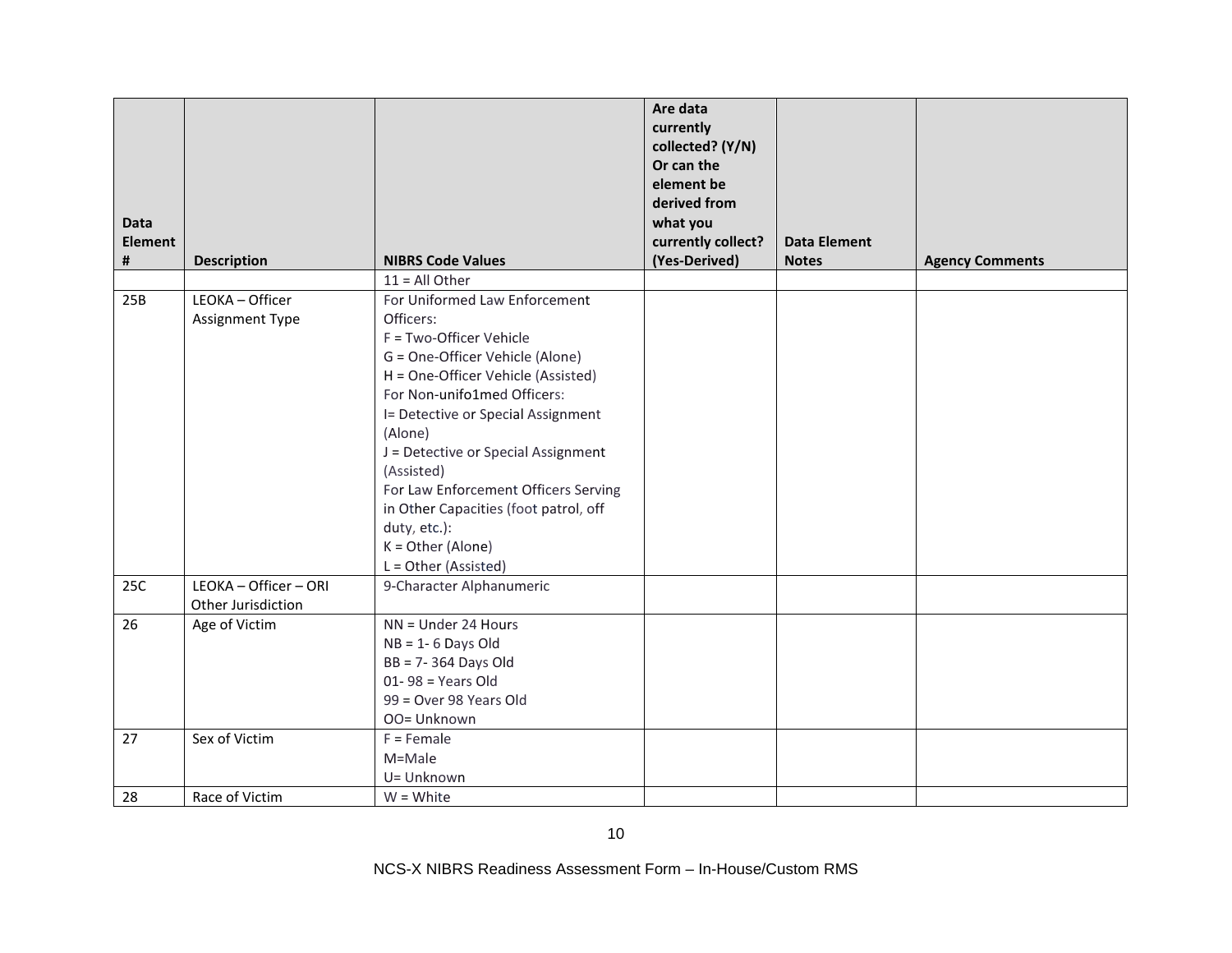| <b>Data</b><br><b>Element</b><br># | <b>Description</b>               | <b>NIBRS Code Values</b>                   | Are data<br>currently<br>collected? (Y/N)<br>Or can the<br>element be<br>derived from<br>what you<br>currently collect?<br>(Yes-Derived) | <b>Data Element</b><br><b>Notes</b>      | <b>Agency Comments</b> |
|------------------------------------|----------------------------------|--------------------------------------------|------------------------------------------------------------------------------------------------------------------------------------------|------------------------------------------|------------------------|
|                                    |                                  | B = Black or African American              |                                                                                                                                          |                                          |                        |
|                                    |                                  | I= American Indian or Alaska Native        |                                                                                                                                          |                                          |                        |
|                                    |                                  | $A = Asian$                                |                                                                                                                                          |                                          |                        |
|                                    |                                  | P = Native Hawaiian or Other Pacific       |                                                                                                                                          |                                          |                        |
|                                    |                                  | Islander                                   |                                                                                                                                          |                                          |                        |
|                                    |                                  | U= Unknown                                 |                                                                                                                                          |                                          |                        |
| 29                                 | Ethnicity of Victim              | H = Hispanic or Latino                     |                                                                                                                                          |                                          |                        |
|                                    |                                  | N = Not Hispanic or Latino                 |                                                                                                                                          |                                          |                        |
|                                    |                                  | U=Unknown                                  |                                                                                                                                          |                                          |                        |
| 30                                 | <b>Resident Status of Victim</b> | $N = Nonresident$                          |                                                                                                                                          | This refers to                           |                        |
|                                    |                                  | R= Resident<br>U=Unknown                   |                                                                                                                                          | whether the victim<br>resides within the |                        |
|                                    |                                  |                                            |                                                                                                                                          | geographic                               |                        |
|                                    |                                  |                                            |                                                                                                                                          | boundaries of your                       |                        |
|                                    |                                  |                                            |                                                                                                                                          | jurisdiction.                            |                        |
| 31                                 | Aggravated                       | 13A = Aggravated Assault                   |                                                                                                                                          |                                          |                        |
|                                    | Assault/Homicide                 | 09A = Murder and Nonnegligent              |                                                                                                                                          |                                          |                        |
|                                    | Circumstances                    | Manslaughter (enter up to two)             |                                                                                                                                          |                                          |                        |
|                                    |                                  | $01 =$ Argument                            |                                                                                                                                          |                                          |                        |
|                                    |                                  | 02 = Assault on Law Enforcement            |                                                                                                                                          |                                          |                        |
|                                    |                                  | Officer                                    |                                                                                                                                          |                                          |                        |
|                                    |                                  | 03 = Drug Dealing                          |                                                                                                                                          |                                          |                        |
|                                    |                                  | 04 = Gangland (Organized Crime             |                                                                                                                                          |                                          |                        |
|                                    |                                  | Involvement)                               |                                                                                                                                          |                                          |                        |
|                                    |                                  | 05 = Juvenile Gang<br>06 = Lovers' Quarrel |                                                                                                                                          |                                          |                        |
|                                    |                                  | 07 = Mercy Killing (Not applicable to      |                                                                                                                                          |                                          |                        |
|                                    |                                  | Aggravated Assault)                        |                                                                                                                                          |                                          |                        |
|                                    |                                  | 08 = Other Felony Involved                 |                                                                                                                                          |                                          |                        |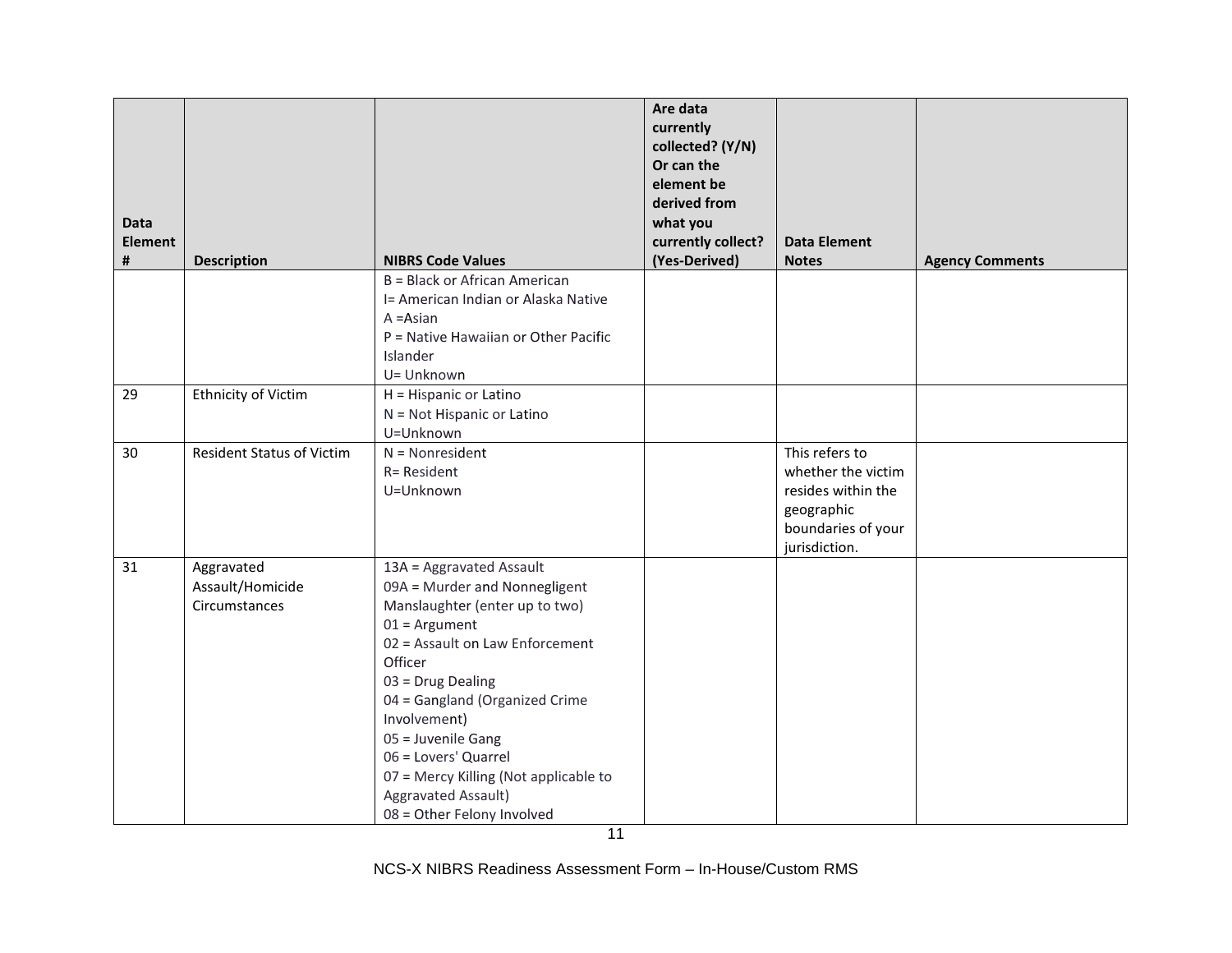| <b>Data</b><br><b>Element</b> |                               |                                                                                                                                                                                                                                                                                                                                                                          | Are data<br>currently<br>collected? (Y/N)<br>Or can the<br>element be<br>derived from<br>what you<br>currently collect? | <b>Data Element</b> |                        |
|-------------------------------|-------------------------------|--------------------------------------------------------------------------------------------------------------------------------------------------------------------------------------------------------------------------------------------------------------------------------------------------------------------------------------------------------------------------|-------------------------------------------------------------------------------------------------------------------------|---------------------|------------------------|
| #                             | <b>Description</b>            | <b>NIBRS Code Values</b>                                                                                                                                                                                                                                                                                                                                                 | (Yes-Derived)                                                                                                           | <b>Notes</b>        | <b>Agency Comments</b> |
|                               |                               | 09 = Other Circumstances<br>10 = Unknown Circumstances<br>09B = Negligent Manslaughter (enter<br>only one)<br>30 = Child Playing With Weapon<br>31 = Gun-Cleaning Accident<br>32 = Hunting Accident<br>33 = Other Negligent Weapon Handling<br>34 = Other Negligent Killing<br>09C = Justifiable Homicide (enter only<br>one)<br>20 = Criminal Killed by Private Citizen |                                                                                                                         |                     |                        |
| 32                            | <b>Additional Justifiable</b> | 2 I = Criminal Killed by Police Office<br>A = Criminal Attacked Police Officer and                                                                                                                                                                                                                                                                                       |                                                                                                                         |                     |                        |
|                               | <b>Homicide Circumstances</b> | That Officer Killed Criminal<br>B = Criminal Attacked Police Officer and<br>Criminal Killed by Another Police<br>Officer<br>C = Criminal Attacked a Civilian<br>D = Criminal Attempted Flight From a<br>Crime<br>E = Criminal Killed in Commission of a<br>Crime<br>F = Criminal Resisted Arrest<br>G = Unable to Determine/Not Enough<br>Information                    |                                                                                                                         |                     |                        |
| 33                            | Type Injury                   | $N = None$<br>B = Apparent Broken Bones<br>I = Possible Internal Injury                                                                                                                                                                                                                                                                                                  |                                                                                                                         |                     |                        |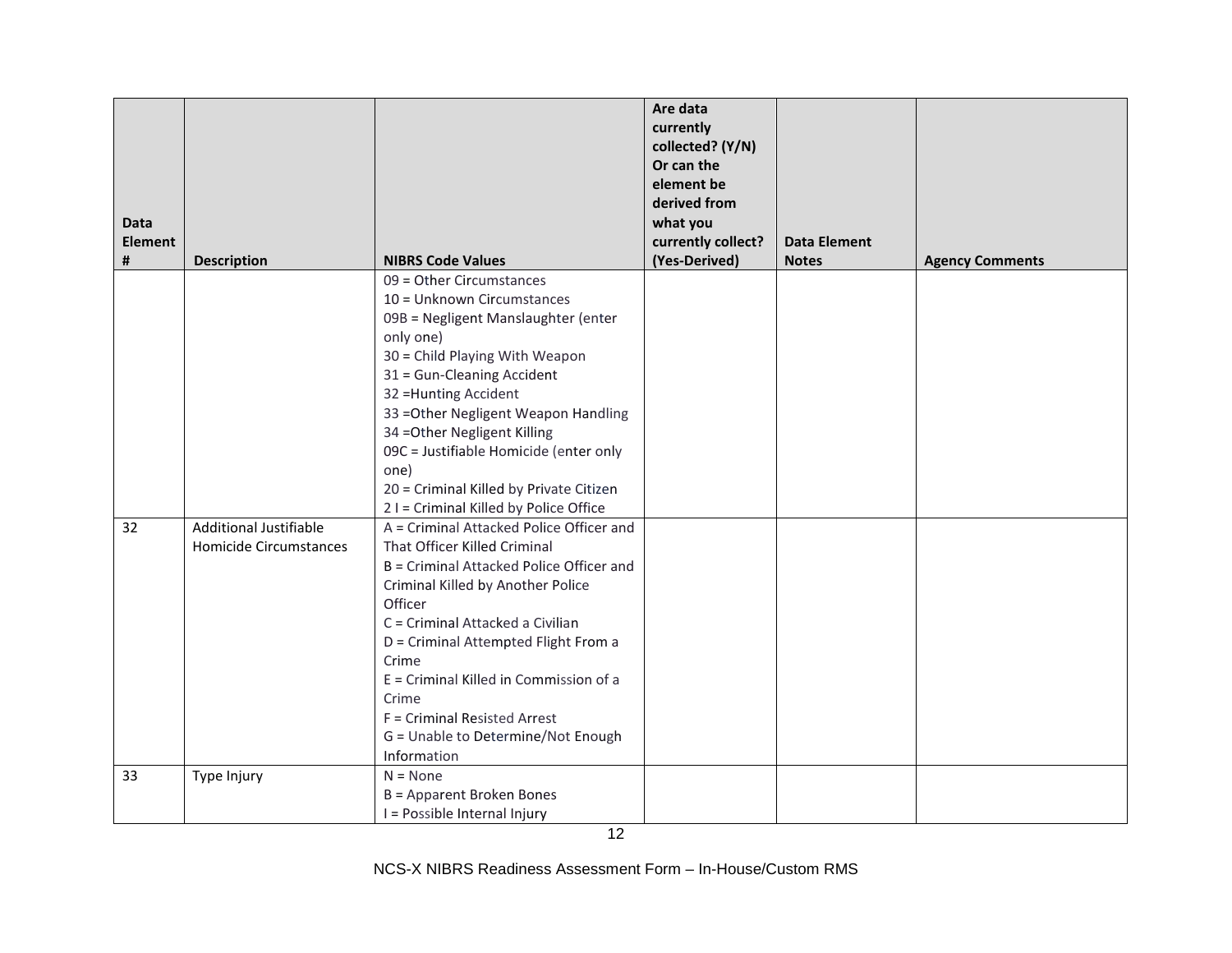|                                  |                                   | Are data<br>currently<br>collected? (Y/N)<br>Or can the<br>element be<br>derived from<br>what you<br>currently collect?                                                                                                                                                                                                                                                                                                                                                                                                                                                                                                               | <b>Data Element</b> | <b>Agency Comments</b> |
|----------------------------------|-----------------------------------|---------------------------------------------------------------------------------------------------------------------------------------------------------------------------------------------------------------------------------------------------------------------------------------------------------------------------------------------------------------------------------------------------------------------------------------------------------------------------------------------------------------------------------------------------------------------------------------------------------------------------------------|---------------------|------------------------|
|                                  | L = Severe Laceration             |                                                                                                                                                                                                                                                                                                                                                                                                                                                                                                                                                                                                                                       |                     |                        |
|                                  |                                   |                                                                                                                                                                                                                                                                                                                                                                                                                                                                                                                                                                                                                                       |                     |                        |
|                                  |                                   |                                                                                                                                                                                                                                                                                                                                                                                                                                                                                                                                                                                                                                       |                     |                        |
|                                  | T = Loss of Teeth                 |                                                                                                                                                                                                                                                                                                                                                                                                                                                                                                                                                                                                                                       |                     |                        |
|                                  | $U =$ Unconsciousness             |                                                                                                                                                                                                                                                                                                                                                                                                                                                                                                                                                                                                                                       |                     |                        |
| Offender Number to be<br>Related | 2-Character Numeric               |                                                                                                                                                                                                                                                                                                                                                                                                                                                                                                                                                                                                                                       |                     |                        |
| Relationship of Victim to        | SE= Victim Was Spouse             |                                                                                                                                                                                                                                                                                                                                                                                                                                                                                                                                                                                                                                       |                     |                        |
| Offender                         | CS = Victim Was Common-Law Spouse |                                                                                                                                                                                                                                                                                                                                                                                                                                                                                                                                                                                                                                       |                     |                        |
|                                  | PA = Victim Was Parent            |                                                                                                                                                                                                                                                                                                                                                                                                                                                                                                                                                                                                                                       |                     |                        |
|                                  | SB= Victim Was Sibling            |                                                                                                                                                                                                                                                                                                                                                                                                                                                                                                                                                                                                                                       |                     |                        |
|                                  |                                   |                                                                                                                                                                                                                                                                                                                                                                                                                                                                                                                                                                                                                                       |                     |                        |
|                                  |                                   |                                                                                                                                                                                                                                                                                                                                                                                                                                                                                                                                                                                                                                       |                     |                        |
|                                  |                                   |                                                                                                                                                                                                                                                                                                                                                                                                                                                                                                                                                                                                                                       |                     |                        |
|                                  |                                   |                                                                                                                                                                                                                                                                                                                                                                                                                                                                                                                                                                                                                                       |                     |                        |
|                                  |                                   |                                                                                                                                                                                                                                                                                                                                                                                                                                                                                                                                                                                                                                       |                     |                        |
|                                  |                                   |                                                                                                                                                                                                                                                                                                                                                                                                                                                                                                                                                                                                                                       |                     |                        |
|                                  |                                   |                                                                                                                                                                                                                                                                                                                                                                                                                                                                                                                                                                                                                                       |                     |                        |
|                                  |                                   |                                                                                                                                                                                                                                                                                                                                                                                                                                                                                                                                                                                                                                       |                     |                        |
|                                  |                                   |                                                                                                                                                                                                                                                                                                                                                                                                                                                                                                                                                                                                                                       |                     |                        |
|                                  |                                   |                                                                                                                                                                                                                                                                                                                                                                                                                                                                                                                                                                                                                                       |                     |                        |
|                                  |                                   |                                                                                                                                                                                                                                                                                                                                                                                                                                                                                                                                                                                                                                       |                     |                        |
|                                  |                                   |                                                                                                                                                                                                                                                                                                                                                                                                                                                                                                                                                                                                                                       |                     |                        |
|                                  |                                   |                                                                                                                                                                                                                                                                                                                                                                                                                                                                                                                                                                                                                                       |                     |                        |
|                                  |                                   |                                                                                                                                                                                                                                                                                                                                                                                                                                                                                                                                                                                                                                       |                     |                        |
|                                  |                                   |                                                                                                                                                                                                                                                                                                                                                                                                                                                                                                                                                                                                                                       |                     |                        |
|                                  |                                   |                                                                                                                                                                                                                                                                                                                                                                                                                                                                                                                                                                                                                                       |                     |                        |
|                                  |                                   |                                                                                                                                                                                                                                                                                                                                                                                                                                                                                                                                                                                                                                       |                     |                        |
|                                  | <b>Description</b>                | <b>NIBRS Code Values</b><br>M = Apparent Minor Injury<br>$0 =$ Other Major Injury<br>CH= Victim Was Child<br>GP= Victim Was Grandparent<br>GC = Victim Was Grandchild<br>IL= Victim Was In-law<br>SP = Victim Was Step-parent<br>SC = Victim Was Step-child<br>SS = Victim Was Step-sibling<br>OF= Victim Was Other Family Member<br>AQ = Victim Was Acquaintance<br>FR= Victim Was Friend<br>NE= Victim Was Neighbor<br>BE= Victim Was Babysitter<br>BG= Victim Was Boyfriend/Girlfriend<br>CF = Victim Was Child of<br>Boyfriend/Girlfriend<br>HR = Homosexual Relationship<br>XS = Victim Was Ex-Spouse<br>EE= Victim Was Employee | (Yes-Derived)       | <b>Notes</b>           |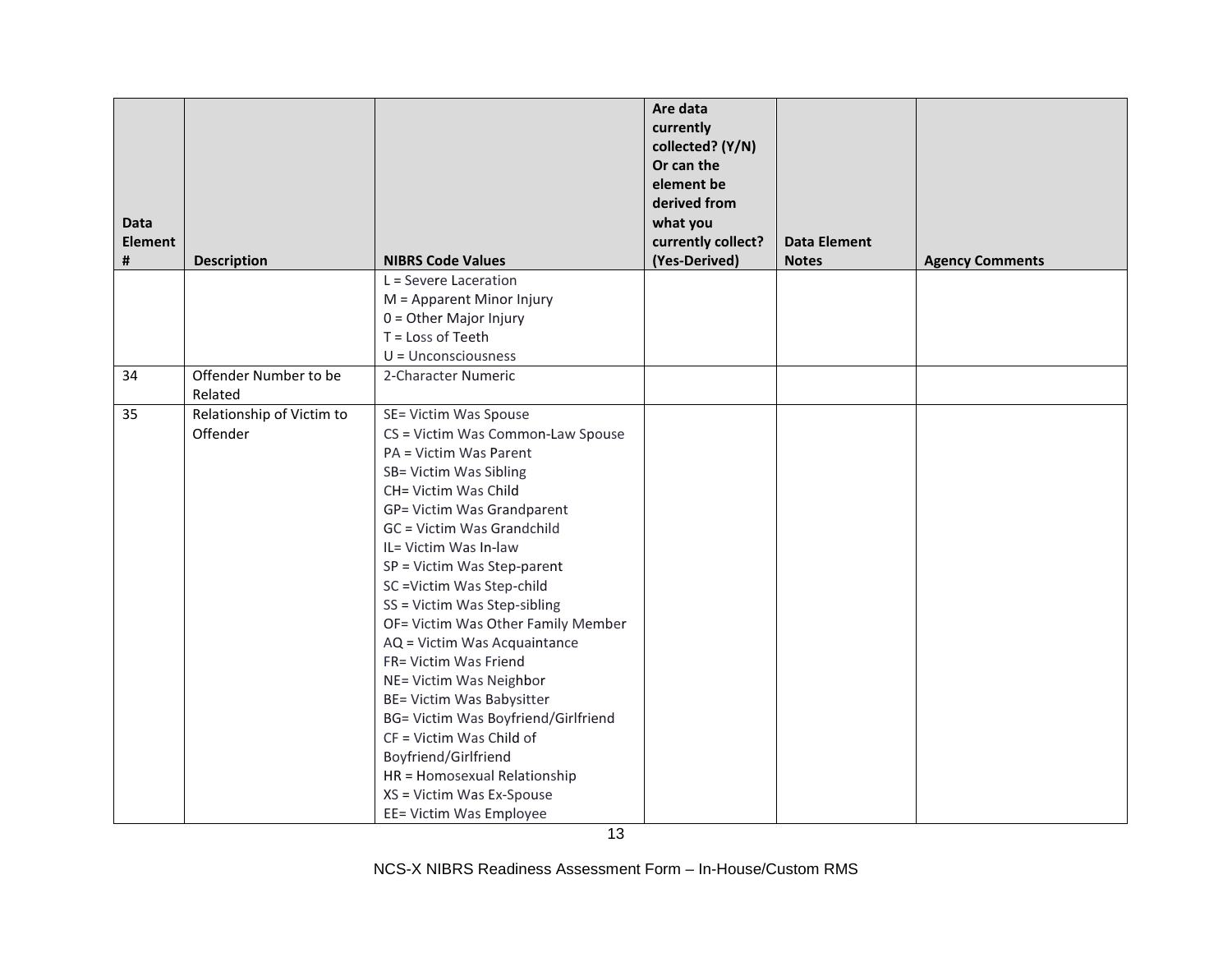| <b>Data</b><br><b>Element</b><br># | <b>Description</b>               | <b>NIBRS Code Values</b>             | Are data<br>currently<br>collected? (Y/N)<br>Or can the<br>element be<br>derived from<br>what you<br>currently collect?<br>(Yes-Derived) | <b>Data Element</b><br><b>Notes</b> | <b>Agency Comments</b> |
|------------------------------------|----------------------------------|--------------------------------------|------------------------------------------------------------------------------------------------------------------------------------------|-------------------------------------|------------------------|
|                                    |                                  | ER= Victim Was Employer              |                                                                                                                                          |                                     |                        |
|                                    |                                  | OK= Victim Was Otherwise Known       |                                                                                                                                          |                                     |                        |
|                                    |                                  | RU= Relationship Unknown             |                                                                                                                                          |                                     |                        |
|                                    |                                  | ST = Victim Was Stranger             |                                                                                                                                          |                                     |                        |
|                                    |                                  | VO= Victim Was Offender              |                                                                                                                                          |                                     |                        |
| 36                                 | Offender Sequence<br>Number      | 2-Character Numeric                  |                                                                                                                                          |                                     |                        |
| 37                                 | Age of Offender                  | $01 - 98 = Years Old$                |                                                                                                                                          |                                     |                        |
|                                    |                                  | 99 = Over 98 Years Old               |                                                                                                                                          |                                     |                        |
|                                    |                                  | $OO = Unknown$                       |                                                                                                                                          |                                     |                        |
| 38                                 | Sex of Offender                  | $F =$ Female                         |                                                                                                                                          |                                     |                        |
|                                    |                                  | M=Male                               |                                                                                                                                          |                                     |                        |
|                                    |                                  | U= Unknown                           |                                                                                                                                          |                                     |                        |
| 39                                 | Race of Offender                 | $W = White$                          |                                                                                                                                          |                                     |                        |
|                                    |                                  | B = Black or African American        |                                                                                                                                          |                                     |                        |
|                                    |                                  | I= American Indian or Alaska Native  |                                                                                                                                          |                                     |                        |
|                                    |                                  | $A = Asian$                          |                                                                                                                                          |                                     |                        |
|                                    |                                  | P = Native Hawaiian or Other Pacific |                                                                                                                                          |                                     |                        |
|                                    |                                  | Islander                             |                                                                                                                                          |                                     |                        |
|                                    |                                  | U= Unknown                           |                                                                                                                                          |                                     |                        |
| 39A                                | Ethnicity of Offender            | H = Hispanic or Latino               |                                                                                                                                          |                                     |                        |
|                                    |                                  | N = Not Hispanic or Latino           |                                                                                                                                          |                                     |                        |
|                                    |                                  | U=Unknown                            |                                                                                                                                          |                                     |                        |
| 40                                 | Arrestee Sequence                | 2-Character Numeric                  |                                                                                                                                          |                                     |                        |
|                                    | Number                           |                                      |                                                                                                                                          |                                     |                        |
| 41                                 | <b>Arrest Transaction Number</b> | 12-Character Alphanumeric            |                                                                                                                                          |                                     |                        |
| 42                                 | Arrest Date.                     | YYYYMMDD                             |                                                                                                                                          |                                     |                        |
| 43                                 | Type of Arrest                   | $0 = On-View$ Arrest                 |                                                                                                                                          |                                     |                        |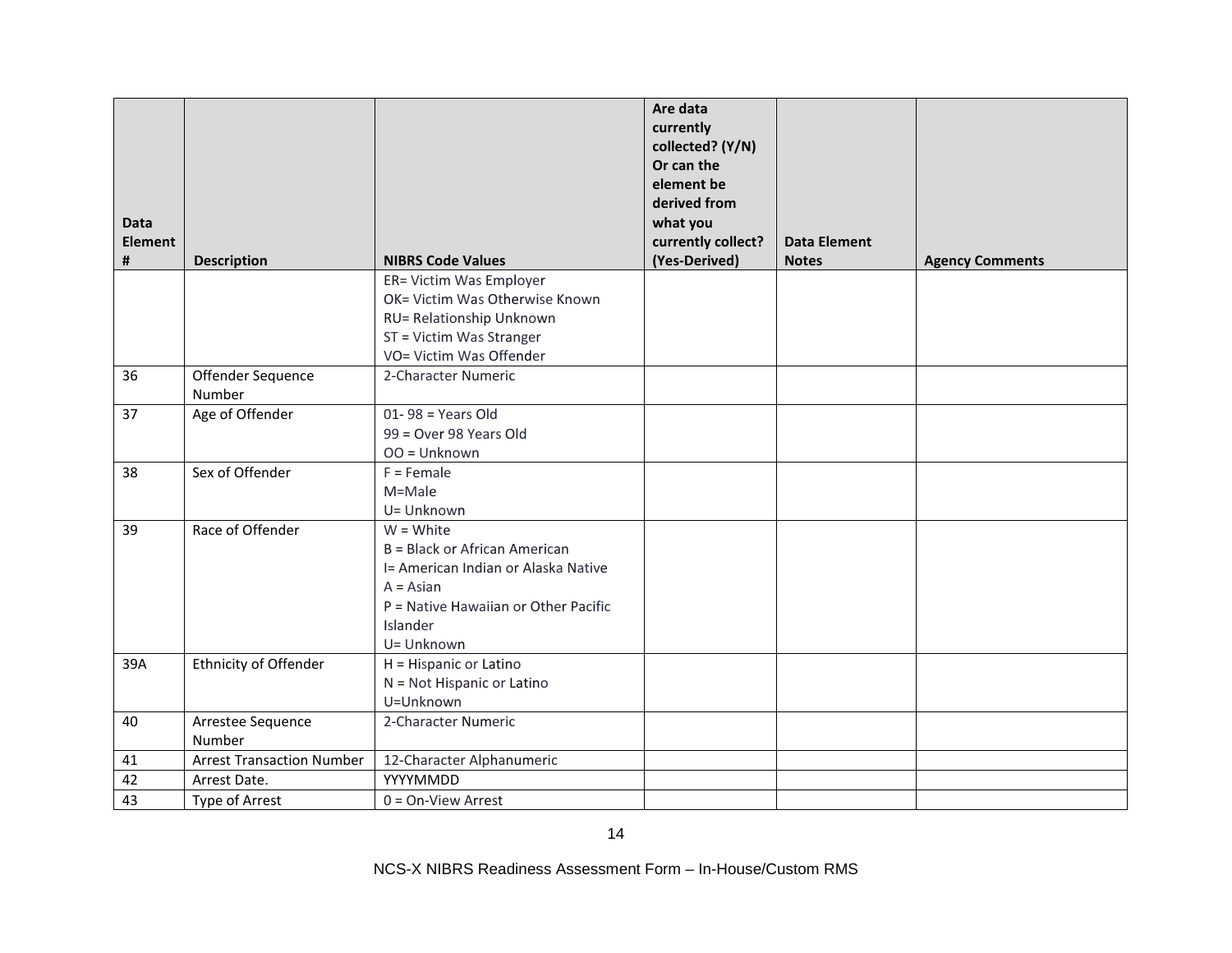|                |                                |                                      | Are data<br>currently<br>collected? (Y/N)<br>Or can the<br>element be |                     |                        |
|----------------|--------------------------------|--------------------------------------|-----------------------------------------------------------------------|---------------------|------------------------|
| <b>Data</b>    |                                |                                      | derived from<br>what you                                              |                     |                        |
| <b>Element</b> |                                |                                      | currently collect?                                                    | <b>Data Element</b> |                        |
| #              | <b>Description</b>             | <b>NIBRS Code Values</b>             | (Yes-Derived)                                                         | <b>Notes</b>        | <b>Agency Comments</b> |
|                |                                | S = Summoned/Cited                   |                                                                       |                     |                        |
|                |                                | T = Taken Into Custody               |                                                                       |                     |                        |
| 44             | Multiple Arrestee              | C = Count Arrestee                   |                                                                       |                     |                        |
|                | Segments Indicator             | $M =$ Multiple                       |                                                                       |                     |                        |
|                |                                | $N = Not Applicable$                 |                                                                       |                     |                        |
| 45             | <b>UCR Arrest Offense Code</b> | 3-Character Alphanumeric             |                                                                       |                     |                        |
| 46             | Arrestee Was Armed With        | $01 =$ Unarmed                       |                                                                       |                     |                        |
|                |                                | 11 = Firearm (type not stated)       |                                                                       |                     |                        |
|                |                                | $12 =$ Handgun                       |                                                                       |                     |                        |
|                |                                | $13 =$ Rifle                         |                                                                       |                     |                        |
|                |                                | $14 =$ Shotgun                       |                                                                       |                     |                        |
|                |                                | 15 = Other Firearm                   |                                                                       |                     |                        |
|                |                                | 16 = Lethal Cutting Instrument       |                                                                       |                     |                        |
|                |                                | 17 = Club/Blackjack/Brass Knuckles   |                                                                       |                     |                        |
| 47             | Age of Arrestee                | $01 - 98 = Years Old$                |                                                                       |                     |                        |
|                |                                | 99 = Over 98 Years Old               |                                                                       |                     |                        |
|                |                                | $OO = Unknown$                       |                                                                       |                     |                        |
| 48             | Sex of Arrestee                | $F =$ Female                         |                                                                       |                     |                        |
|                |                                | M=Male                               |                                                                       |                     |                        |
| 49             | Race of Arrestee               | $W = White$                          |                                                                       |                     |                        |
|                |                                | B = Black or African American        |                                                                       |                     |                        |
|                |                                | I= American Indian or Alaska Native  |                                                                       |                     |                        |
|                |                                | $A = Asian$                          |                                                                       |                     |                        |
|                |                                | P = Native Hawaiian or Other Pacific |                                                                       |                     |                        |
|                |                                | Islander                             |                                                                       |                     |                        |
|                |                                | U=Unknown                            |                                                                       |                     |                        |
| 50             | <b>Ethnicity of Arrestee</b>   | H = Hispanic or Latino               |                                                                       |                     |                        |
|                |                                | N = Not Hispanic or Latino           |                                                                       |                     |                        |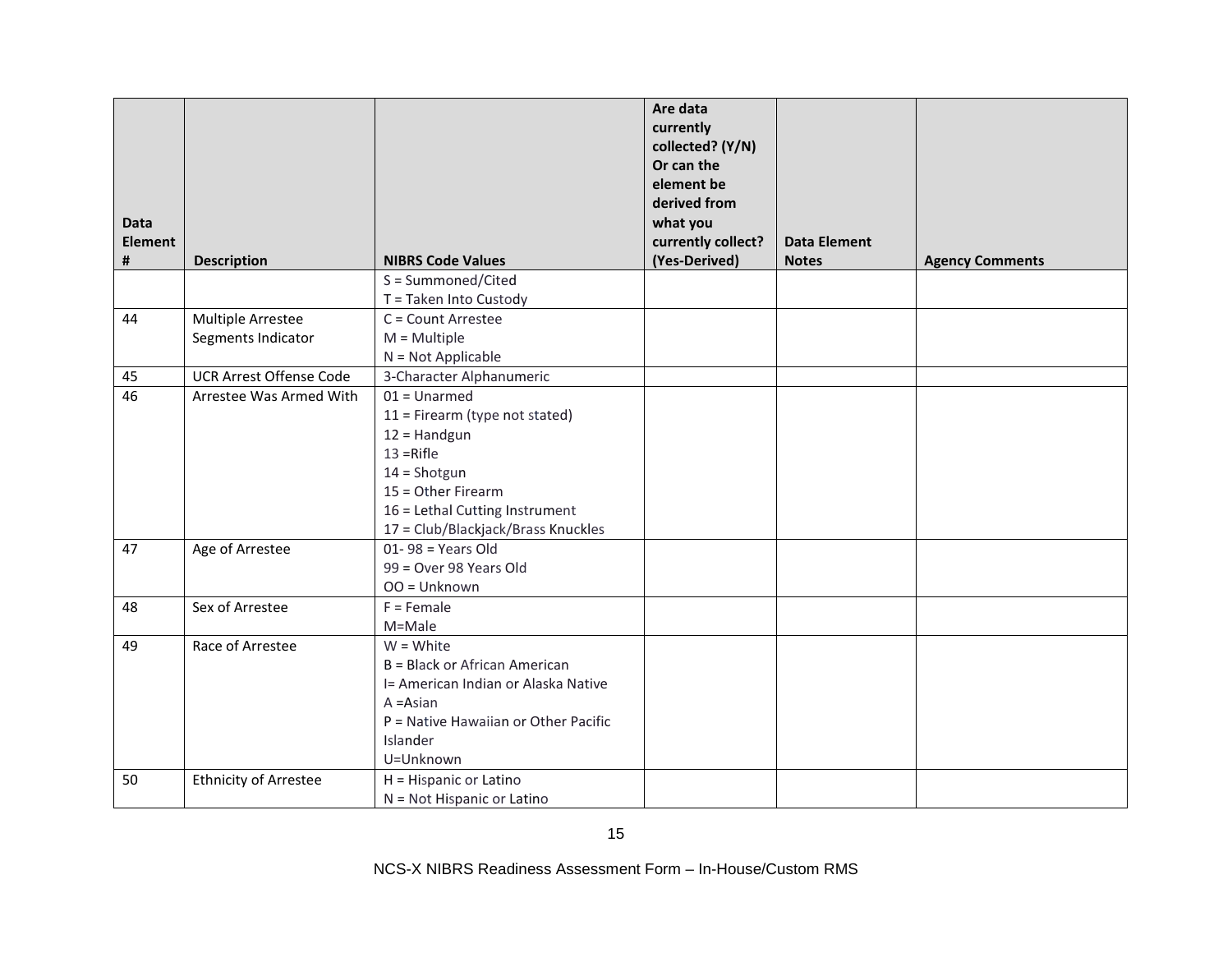| <b>Data</b><br><b>Element</b><br># | <b>Description</b>                  | <b>NIBRS Code Values</b>                                                                                                                                                                                                                                                                        | Are data<br>currently<br>collected? (Y/N)<br>Or can the<br>element be<br>derived from<br>what you<br>currently collect?<br>(Yes-Derived) | <b>Data Element</b><br><b>Notes</b>                                                                                  | <b>Agency Comments</b> |
|------------------------------------|-------------------------------------|-------------------------------------------------------------------------------------------------------------------------------------------------------------------------------------------------------------------------------------------------------------------------------------------------|------------------------------------------------------------------------------------------------------------------------------------------|----------------------------------------------------------------------------------------------------------------------|------------------------|
|                                    |                                     | U=Unknown                                                                                                                                                                                                                                                                                       |                                                                                                                                          |                                                                                                                      |                        |
| 51                                 | <b>Resident Status of Arrestee</b>  | $R = Resident$<br>$N = Nonresident$<br>U=Unknown                                                                                                                                                                                                                                                |                                                                                                                                          | This refers to<br>whether the<br>arrestee resides<br>within the<br>geographic<br>boundaries of your<br>jurisdiction. |                        |
| 52                                 | Disposition of Arrestee<br>Under 18 | H = Handled Within Department<br>R = Referred to Other Authorities                                                                                                                                                                                                                              |                                                                                                                                          |                                                                                                                      |                        |
| 53                                 | <b>Animal Cruelty</b>               | A = Simple/Gross Neglect (failure to<br>provide food, water, shelter, veterinary<br>care, or intentionally or knowingly<br>withholding food or water)<br>I = Intentional Abuse and Torture<br>$F =$ Organized Abuse (dog fighting and<br>cock fighting)<br>S = Animal Sexual Abuse (bestiality) |                                                                                                                                          | New Data Element<br>-- Effective January<br>1, 2016                                                                  |                        |

9. Does the application or system enforce any of the NIBRS data edit and validation checks at the time of data entry? Data edit and validation checks are logical tests that NIBRS enforces to ensure data quality and integrity (e.g., a Larceny offense can't be entered without having the corresponding stolen property). The full list of data edit checks is available at https://ucr.fbi.gov/nibrs\_technical\_specification\_version\_3.1\_pdf.

- 10. Does your current system create or have the ability to create a NIBRS or UCR report/export file?
	- a. If yes, in what format? How done?
	- b. If no, how do you report NIBRS? State website? Other?
	- c. What reporting methods are available for submitting UCR/NIBRS data?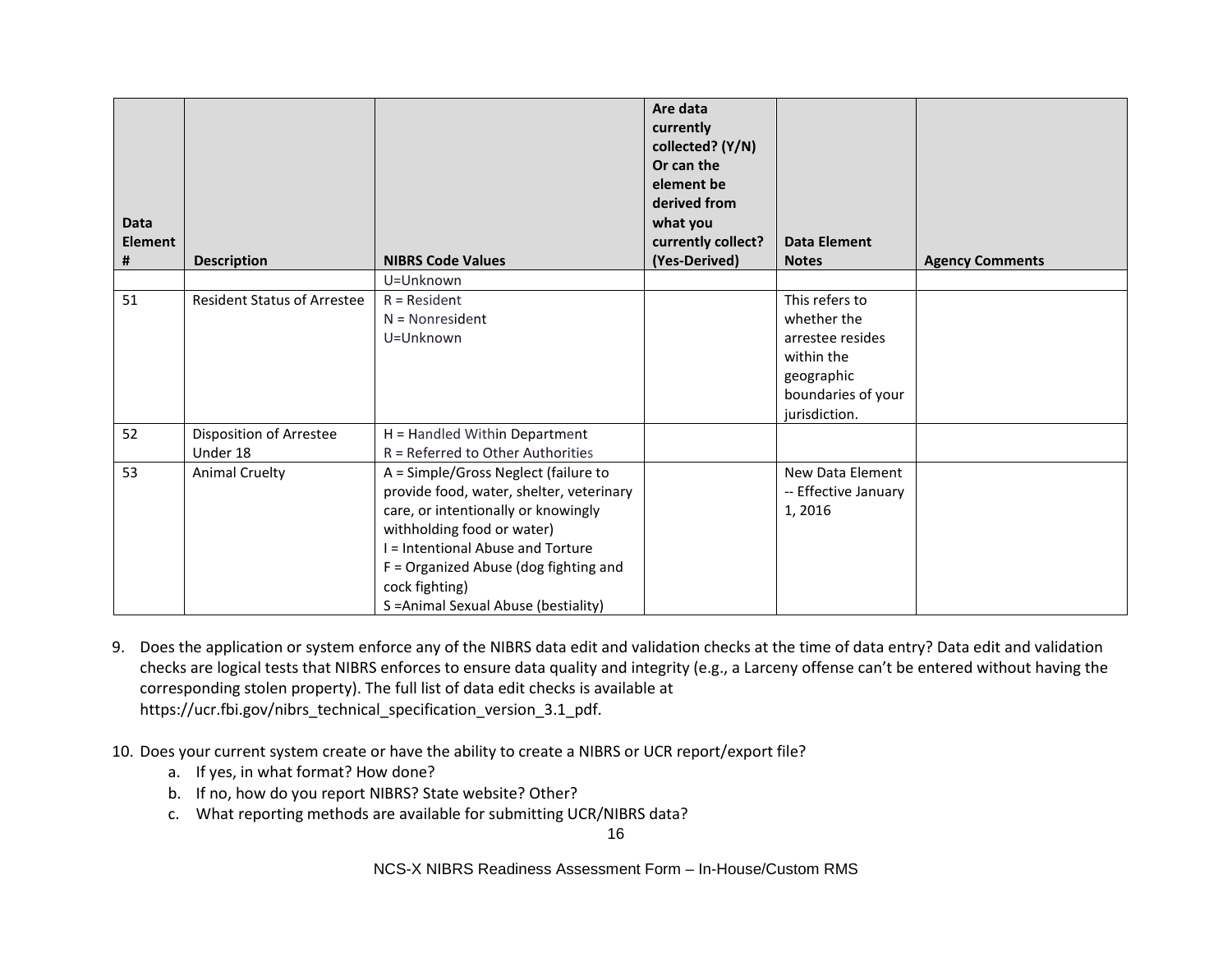- 11. Does your state have additional incident based reporting requirements (e.g., ONIBRS in Oregon) that would need to be met beyond the federal NIBRS standard? If yes, can the system capture these additional data elements? (If you are not sure, contact your State UCR Program. See contact information listed on the first page of this document.)
- 12. Describe procedural changes that will need to be made to support NIBRS reporting. Examples include, but are not limited to:
	- a. Reporting multiple offenses in a single incident
	- b. Enforcing additional NIBRS validation requirements
	- c. Changes to report creation and/or data entry process
	- d. Changes to Law Enforcement Killed or Assaulted and/or hate crime reporting procedures
	- e. Collection of additional data elements and values

## **General System Information**

The purpose of this section is to develop an overview of the system being reviewed to better understand its design and use with respect to collecting and reporting NIBRS data. **If a vendor is responsible for development work, questions 14-18 are optional.**

- 13. At what location is the system hosted?
- 14. Who is responsible for the daily operation, management, and availability of the system?
- 15. Who is responsible for development work on the system? If a vendor performs this work, then provide name of the vendor and contact person information.
- 16. What are the availability requirements of the system?
- 17. What is the network connectivity to the system (assuming a web-based or client-server system)? Is the system connected to the Internet? Describe how you share information from your system with outside organizations (DA, state, etc.).
- 18. Are there logging and auditing requirements for the system? Do you need to know who accessed what information and when it was accessed? If so, how are they implemented? Can a report be deleted once it has been approved? If so, describe who can delete reports. Describe what kind of approval is required to delete reports (e.g., written request to command staff).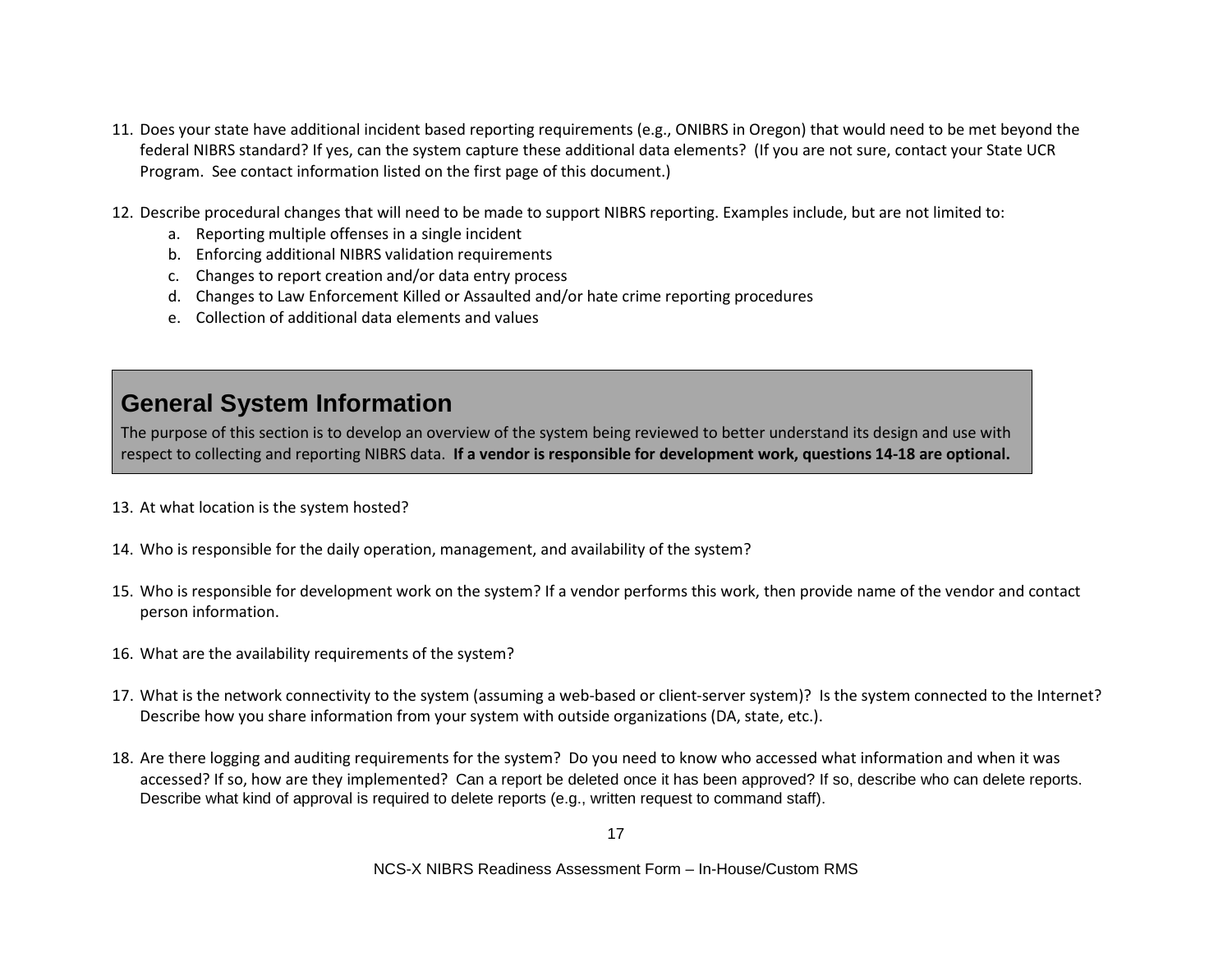- 19. On which programming platform/language (Java, .NET, COBOL, etc.) was the system developed?
- 20. Which version of the programming platform/language does the system use?
- 21. On what operating system does the system run?
- 22. What brand and version of database does the system use?
- 23. What type of application server does the system use (WebSphere, Oracle Application Server, JBoss, Weblogic, Windows IIS, etc.)?

### **Information Exchanges/Sharing Capabilities**

The purpose of this section is to better understand the system's ability to share and exchange data which is an inherent part of the NIBRS reporting standard.

- 24. Do you currently participate in any information exchanges that utilize this system? Please identify the information exchanges (answer a e for each exchange)?
	- a. Name of exchange:
	- b. Is the exchange batch or real-time?
	- c. How is the exchange implemented (FTP, E-mail, EDI, Web Services, etc.)?
	- d. Does the system provide or consume information or both?
	- e. What access method is used to extract data from or load data into your system?
- 25. Describe all of the methods available to access the database/data on your system other than through the user interface?
	- a. Does the system expose key functionality (processes or data edits) through APIs?
	- b. Are those APIs published?
	- c. Does your organization have the documentation for the APIs?
	- d. How have you used?
	- e. Does the application allow data access using direct database connectivity? (e.g., ODBC)
	- f. Does the application allow data access using Stored Procedures (SQL)?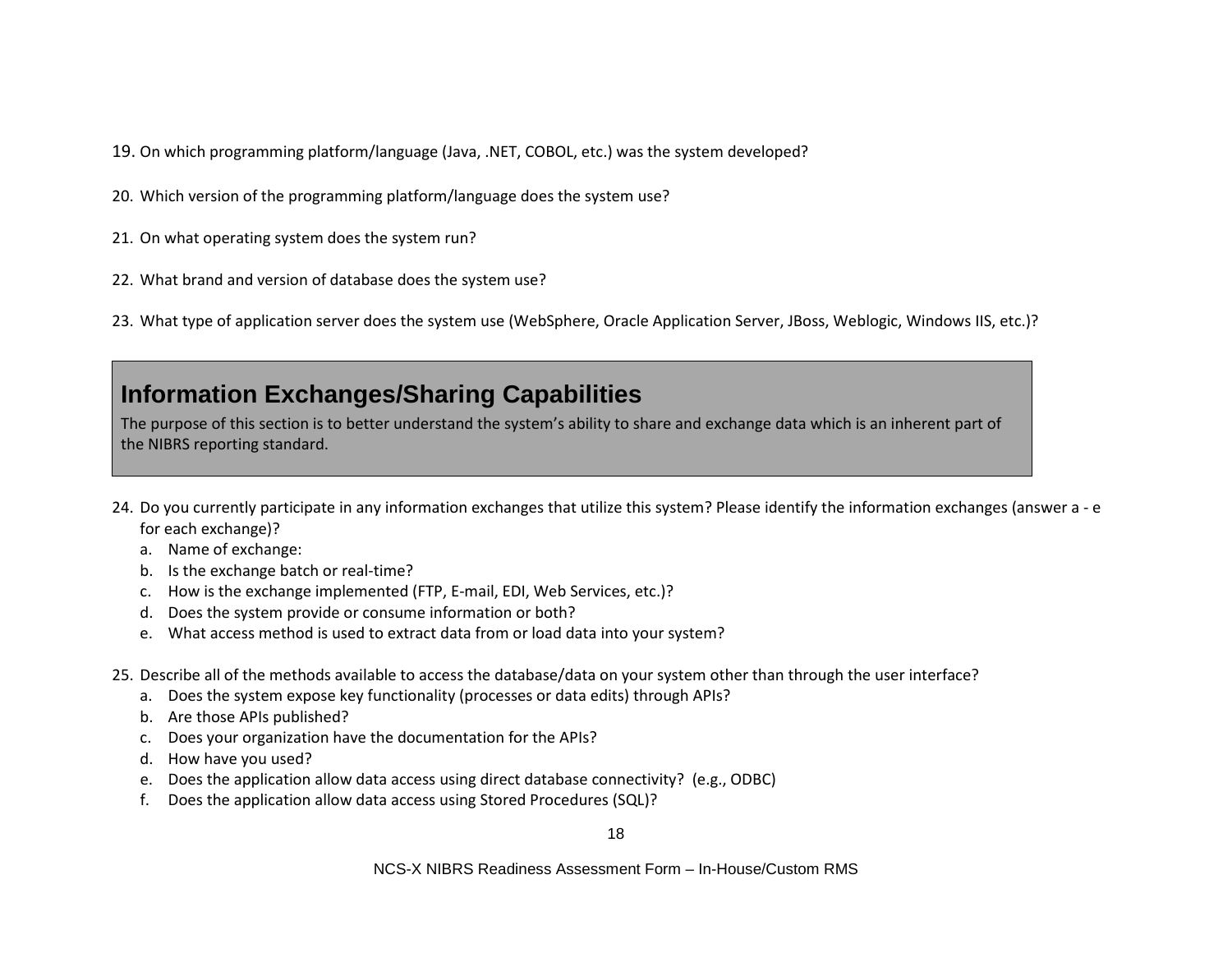- 26. Where are data edits and business rules applied: user interface, database layer, middle tier?
- 27. What messaging mechanisms are available in your system (FTP, RPC, Web Services, Messaging)?
- 28. What capabilities does the system have for triggering information exchange? How would the system generate and send web services calls or other messages (data exchanges) based on the occurrence of events or other triggers in the application?

#### **Business Practices including Staffing and Resources**

The purpose of this section is to understand your agency's current business practices on how data is entered into the system and how transitioning to NIBRS will impact those business practices.

- 29. Describe current process for creating Incident/Offense (IO) and Arrest reports. Examples include, but are not limited to:
	- a. Reports are taken on paper in the field and data entry is performed at the station
	- b. Reports are taken electronically in the field and uploaded to a centralized database
	- c. Combination of paper-based and electronic reporting
- 30. Describe how reports are currently reviewed to produce summary UCR submissions. Examples include, but are not limited to
	- a. Records staff reviews each report individually to compile summary UCR statistics.
	- b. Supervisors approve reports with minimal additional review from records staff.
	- c. RMS system produces summary UCR statistics with minimal staff intervention.
- 31. If moving to NIBRS would entail significantly more data collection for each crime incident than is currently being done, how will training needs be affected? Examples include (but are not limited to):
	- a. NIBRS reporting requirements and validation rules
	- b. New reporting procedures
	- c. Software training
	- d. Information about how crime statistics may appear to change
- 32. If internal staff will be responsible for development work, how experienced are staff members with the application architecture and/or code of the system?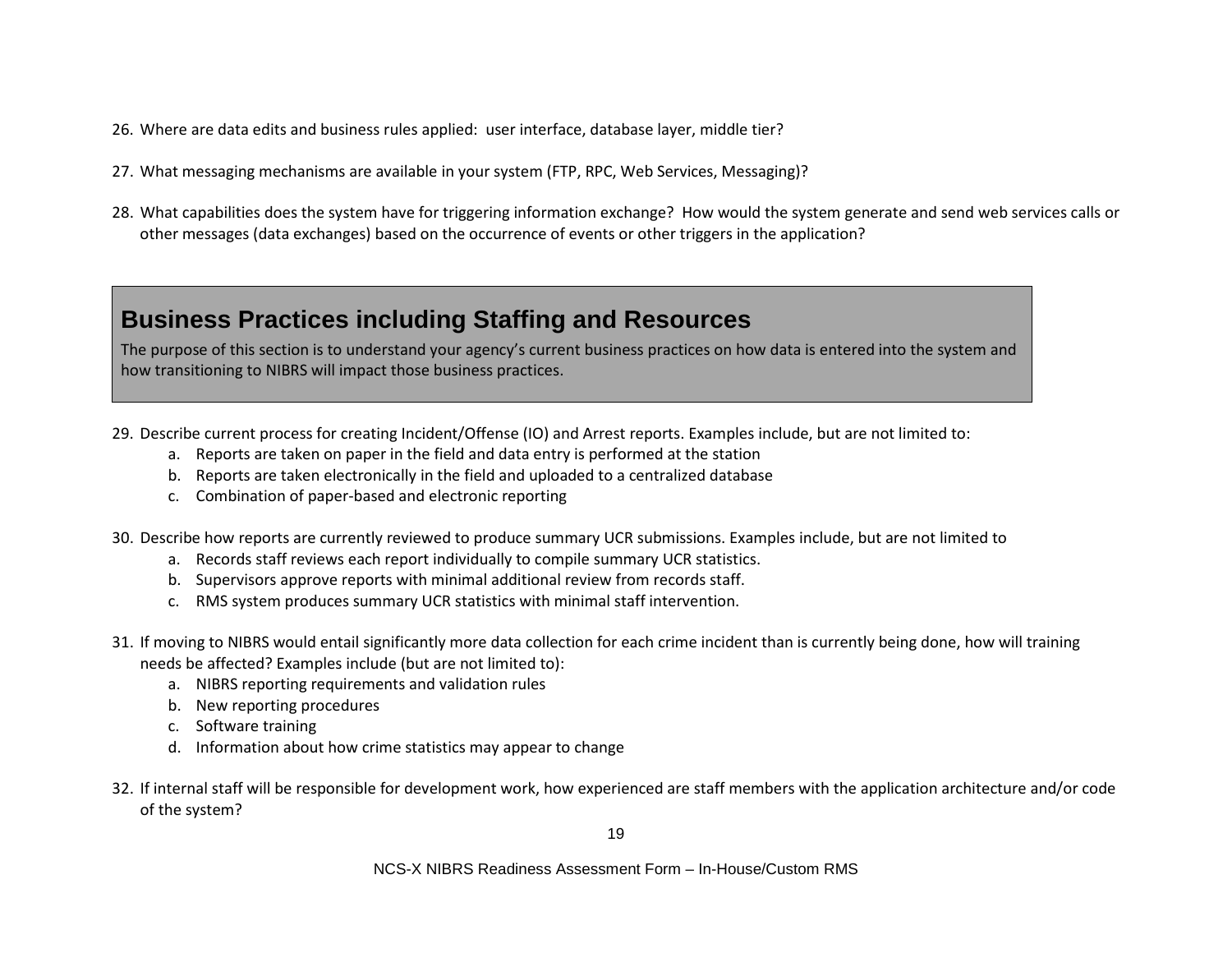- 33. If internal staff will be responsible for development work, how experienced are staff members with producing data extracts and in loading data provided through external means?
- 34. How experienced are staff members/vendors with designing, coding, implementing and maintaining information exchanges?
	- a. Have they used Web Services? If not, what tools and techniques have they used?
	- b. To which, if any, web services specifications (WS-I BP, WS-Addressing, WS-Reliable Messaging, etc.) does the system currently conform? Which version of the specification does the system support?
	- c. Does your organization have plans for adopting web services standards for information exchange? If so, which web services standards will be used, and how will they be implemented?

#### **Cost Assessment**

The purpose of this section is to understand the costs to your agency associated with making the transition to NIBRS.

- 35. If available, provide cost estimates for making the transition to NIBRS. This can include multiple options (e.g., in-house development, commercial off-the-shelf [COTS] solutions, etc.).
- 36. Include information about all anticipated costs. Examples include, but are not limited to:
	- a. Software upgrades or replacement
	- b. Interface development or adjustments
	- c. Hardware upgrades or replacement
	- d. Training for officers and support personnel
	- e. Increased workload for officers and support personnel
	- f. Public outreach and information efforts
- 37. If known, describe how the department plans to fund the transition to NIBRS.
	- a. NCS-X grant request
	- b. State funds